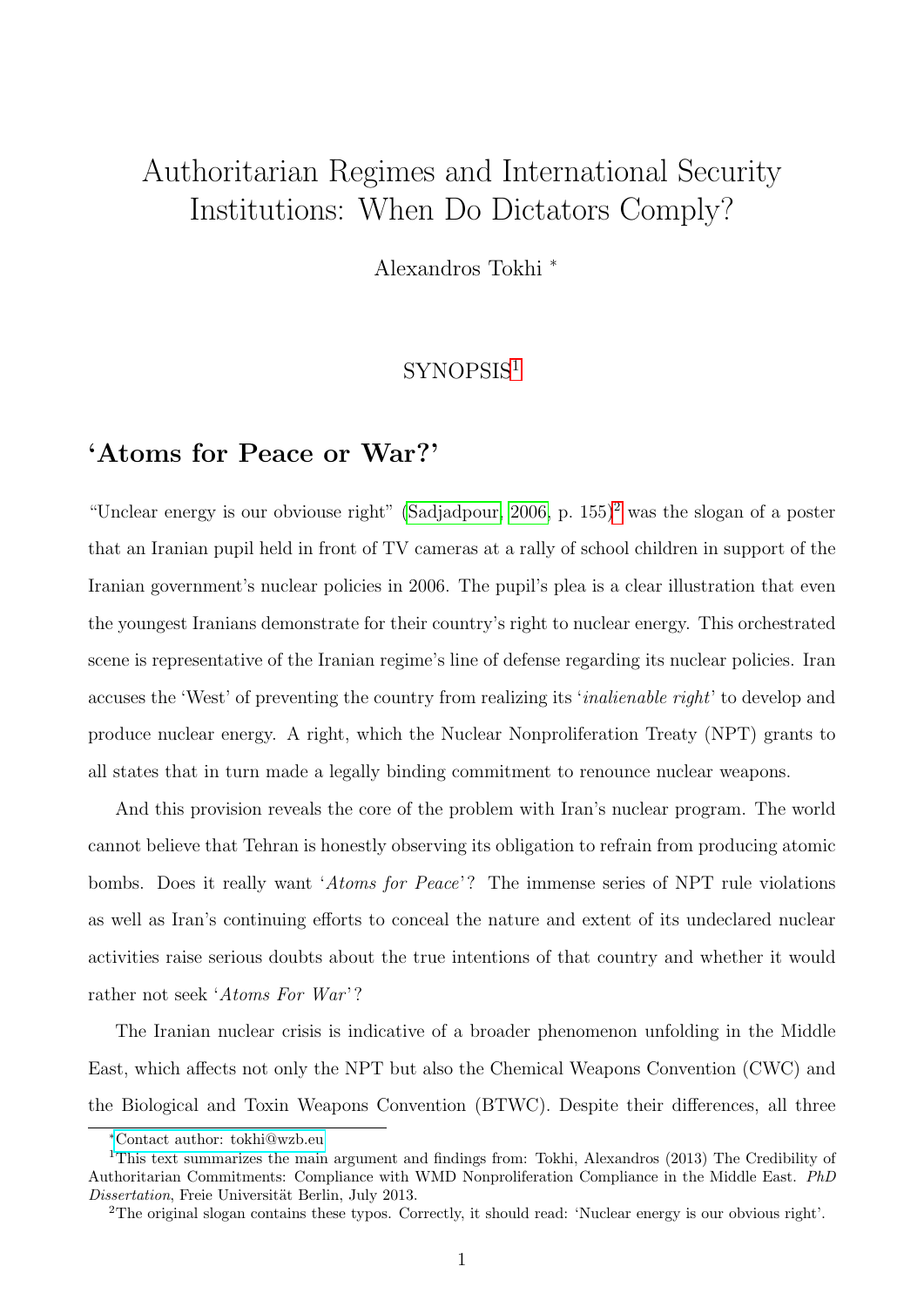treaties are meant to prevent the use of atomic fission, chemicals, and microorganisms as weapons capable of killing millions – also known as Weapons of Mass Destruction (WMD). These three agreements prohibit the weaponization of science, regulate the peaceful use of it, and monitor state parties' compliance to these ends.

The effectiveness of these institutions in the attainment of their goals – international peace and security – is severely challenged by the disparate pattern of Middle Eastern state behavior. With the exception of Israel, all states in the region ratified the NPT and are obliged to forego nuclear weapons by reporting correctly and completely their nuclear activities and accepting regular international inspections. Despite this legalized commitment, several states have in the past engaged in clandestine nuclear experiments and obstructed the work of the International Atomic Energy Agency (IAEA), while others have complied with their nonproliferation undertakings. Iraq was among the first countries in the world to ratify the NPT in 1968, even before the treaty entered into force in 1970. However, only a few years later Saddam Hussein violated NPT rules by engaging in undeclared nuclear activities and incrementally developing a full-fledged nuclear weapons program (see [IISS, 2008,](#page-21-0) p. 86–88). Turkey and Jordan, by contrast have honored their commitments persistently, while Iran has conformed to the rules during some periods and not during others. Likewise, Syria oscillates between cooperation with the IAEA and willful concealment efforts. This temporal and cross-country variation becomes even more puzzling when taking rule adherence with the CWC and the BTWC into account. Algeria, for example, respects its NPT and CWC obligations, but ignores several BTWC provisions. Libya violated the NPT and the BTWC and, later, after its sudden renouncement of WMD, ratified the CWC and accepted international disarmament missions on its soil. Iran, the regional champion in nuclear noncompliance, mostly complies with the CWC and BTWC. These latter two conventions have been ratified by almost all states in the Middle East.[3](#page-1-0) To summarize, for some countries there is an obvious mismatch between their promises and deeds, while others apparently endorse nonproliferation rules.

This study focuses on the factors that broaden or narrow this commitment-compliance gap with WMD nonproliferation rules and is guided by the following question:<sup>[4](#page-1-1)</sup> What accounts for the cross-country and temporal variation in compliance with WMD nonproliferation treaties

<span id="page-1-1"></span><span id="page-1-0"></span><sup>3</sup>Egypt, Syria, and Israel are neither party to the BTWC nor to the CWC.

<sup>4</sup>On the conceptualization of the commitment-compliance gap see [Dai](#page-20-0) [\(2013\)](#page-20-0) as well as [Hafner-Burton and](#page-20-1) [Ron](#page-20-1) [\(2009\)](#page-20-1).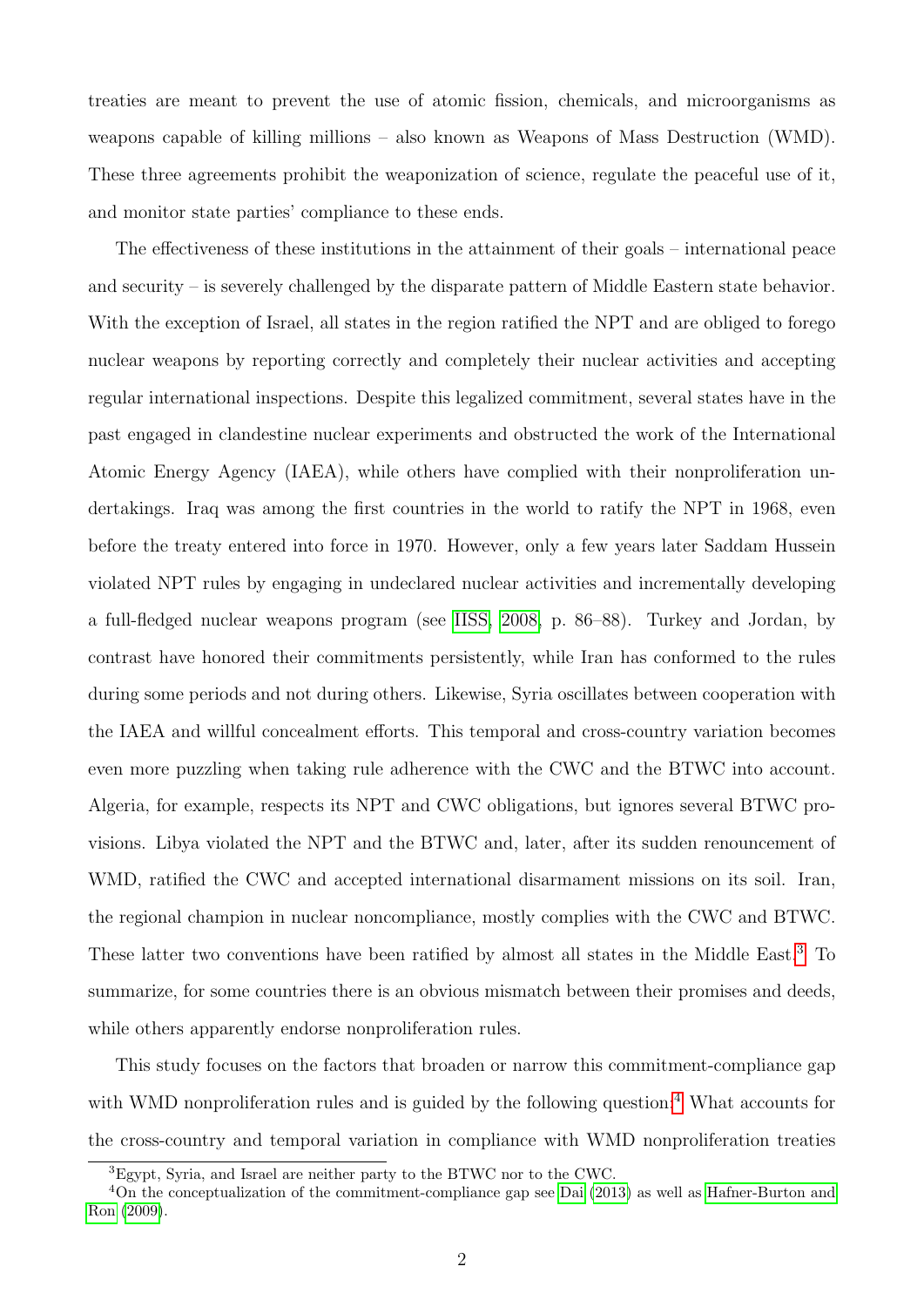in the Middle East? My central claim is that authoritarian regimes differ in their domestic institutional capacity to keep the international commitments they have made. In a nutshell, I argue that the varying strength and persistence of institutional constraints over time on authoritarian rulers alter the prospects for compliance with nonproliferation rules. In order to provide an explanation for this general statement, I propose that factional veto players in a given regime primarily affect the constraining capacity of domestic institutions. When these veto players represent increasingly preferences for international trade, then compliance with nonproliferation rules becomes more likely.

The above question is theoretically and empirically relevant. From a theoretical perspective, the Middle Eastern compliance conundrum raises a question which has received so far little systematic attention within the nonproliferation literature. The examples above suggest that nondemocracies, which are the strongly prevailing regime type in the Middle East, do not behave uniformly, but exhibit considerable variation in their compliance behavior, both over time, across states, and within the same regime.<sup>[5](#page-2-0)</sup> This suggests that the category of nondemocracies needs to be unpacked and those domestic factors that are conducive to more or less compliance with WMD nonproliferation rules need to be investigated. The broader theoretical implications of the research question relate to the analysis of authoritarian regimes' behavior in International Relations (IR). Few contemporary studies exist that focus on the variations in the internal characteristics of authoritarian regimes to explain outcomes within international security. Among them, [Lai and Slater](#page-21-1) [\(2006\)](#page-21-1) and [Weeks](#page-23-0) [\(2012\)](#page-23-0) analyze how different types of autocracies lower or raise the prospects for international dispute and conflict initiation. They each focus on different aspects of authoritarian rule, the organization of social control and audience costs respectively. They show that the varying institutional design of autocracies has an influence on international outcomes. Concerning the study of institutionalized security cooperation, however, our understanding of authoritarian regimes' compliance behavior remains so far incomplete. We know that democracies comply more than autocracies (see [Morrow, 2007\)](#page-21-2), but we still lack a coherent framework to identify the conditions under which different types of authoritarian regimes will comply with their international security commitments. This study contributes to fill this gap.

With regard to the empirical relevance, the patterns of Middle Eastern nonproliferation

<span id="page-2-0"></span><sup>5</sup>On enduring Middle Eastern authoritarianism, see [Bellin](#page-19-0) [\(2004\)](#page-19-0) and [Posusney](#page-22-1) [\(2004\)](#page-22-1).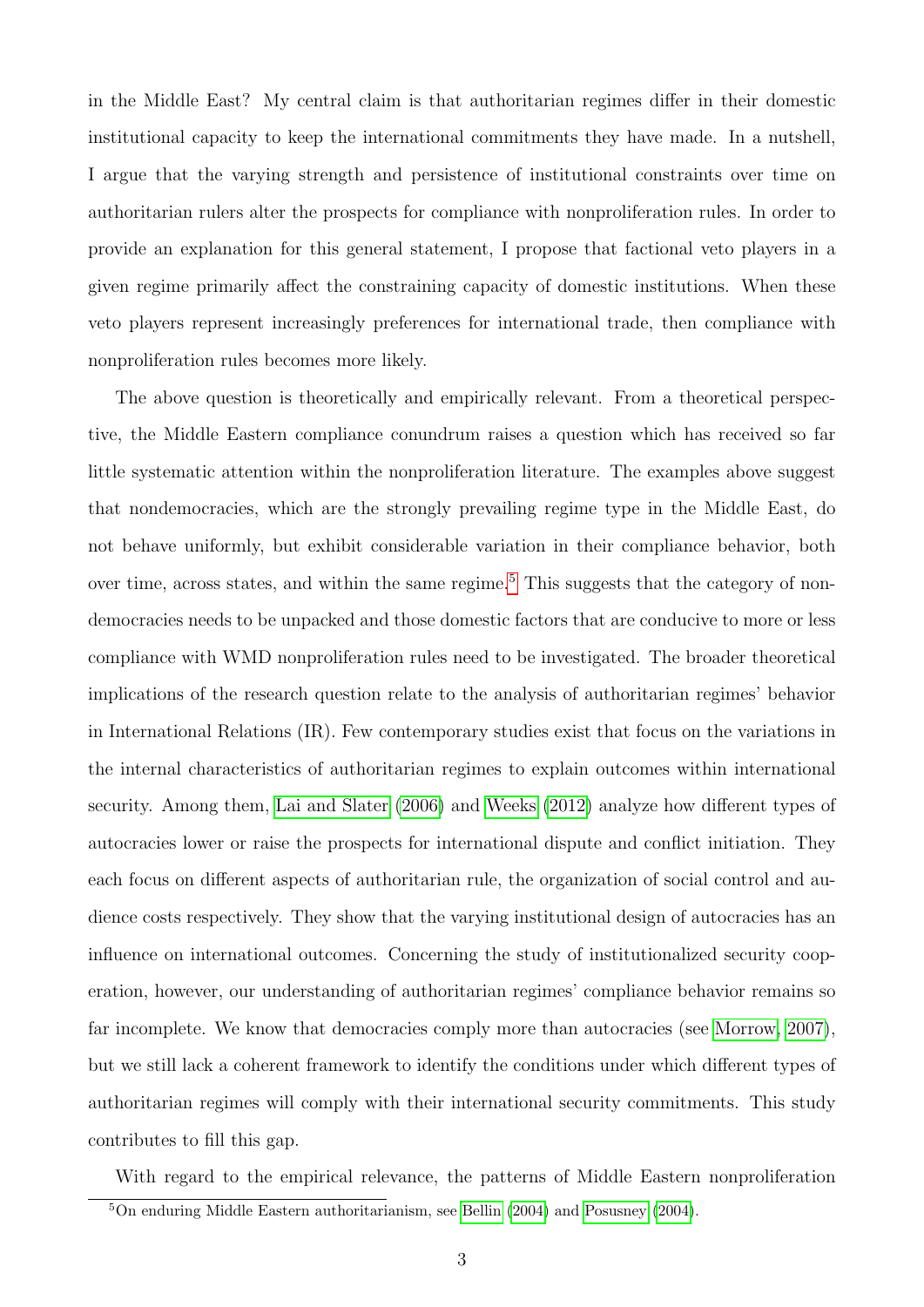compliance are related to what [Sagan](#page-22-2) [\(2010\)](#page-22-2) termed 'nuclear latency', the extent to which a state controls sensitive nuclear technology and processes that are not only capable of producing energy but also fissile material for nuclear weapons, such as uranium enrichment or reprocessing. Enhanced chemical and biological research and development are contributing further to a general latent WMD capacity, given that they have dual-use (civilian and military) applications. Efforts to develop indigenous nuclear fuel cycles to generate power and extend the petrochemical industry are accelerating in the Middle East [\(IISS, 2008;](#page-21-0) [Acton and Bowen,](#page-19-1) [2008\)](#page-19-1).[6](#page-3-0) Against this backdrop, compliance with the treaties that regulate the legitimate uses of such technologies assures that states' activities are safeguarded and do not constitute a source of danger and instability. For the past couple of decades, the Middle East has been the focal point of some of the most intense interstate and intrastate conflicts. More recently, it has turned into a source of global and region-wide terrorism. Unknown and uncontrolled dual-use activities and materials, which are the result of treaty noncompliance, increase the risk of WMD proliferation both across states and to non-state terrorist groups in the region and beyond (see also [Sagan, Waltz and Betts, 2007\)](#page-22-3).

Although compliance with nonproliferation rules is of direct political relevance for international peace and security, few studies address it systematically and with adequate empirical evidence [\(Fuhrmann and Berejikian, 2012\)](#page-20-2). I contribute to closing this gap within nonproliferation research by analyzing the conditions under which Middle Eastern states' growing proclivity and ability to master dual-use technologies remain within the permitted confines of all three international WMD nonproliferation institutions (the NPT, the CWC, and the BTWC).

### The Puzzle of Middle Eastern Compliance

Given the mentioned hostilities and intraregional conflicts, why should states under these dismal conditions have any incentives to comply with nonproliferation institutions?

The regional power distribution of the Middle East as well as its prolonged and severe security dilemma might account in part for the fact that the Middle East as a whole deviates

<span id="page-3-0"></span><sup>&</sup>lt;sup>6</sup>More and more states strive to master the nuclear fuel cycle and indigenously develop nuclear power. For an overview of active and planned nuclear power programs in the Middle East, please consult the IAEA's database on Country Nuclear Energy Profiles at [http://www-pub.iaea.org/MTCD/Publications/PDF/CNPP2012\\_CD/](http://www-pub.iaea.org/MTCD/Publications/PDF/CNPP2012_CD/pages/) [pages/](http://www-pub.iaea.org/MTCD/Publications/PDF/CNPP2012_CD/pages/). Schulze et al., for instance, predict that the top ten chemical industry companies will come from the Middle East in the next years [\(Schulz et al., 2012\)](#page-23-1).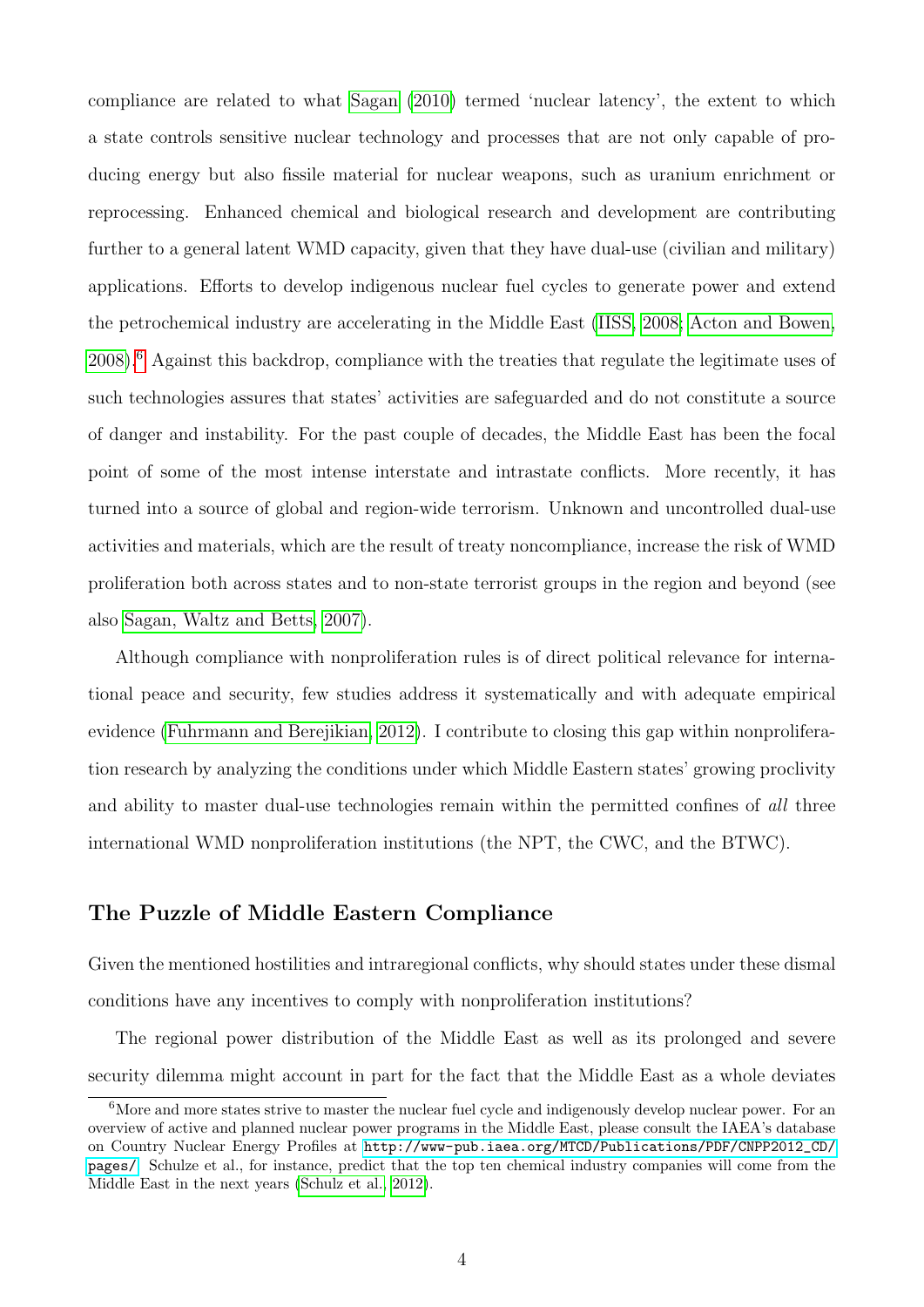from the rest of the world in terms of compliance with nonproliferation rules. On average, Middle Eastern compliance with NPT rules is the worst in the world. Out of a total of eight states that have so far violated their nuclear commitments, five have been countries from the Middle East (Iran, Libya, Syria, Egypt, and Iraq).<sup>[7](#page-4-0)</sup> A similar diagnosis holds for compliance with provisions of the CWC and BTWC. The enduring conflicts and mutual suspicion that are exceptionally more intense in the Middle East than in other regions, provide, according to structural realism, few incentives to comply with international rules.

While the lower regional average matches some predictions of structural arguments, the considerable variation of compliance does not. Structural accounts that highlight the power distribution in the international or regional system are confronted with a puzzle when actual nonproliferation behavior in the Middle East is considered. This puzzle has been recently identified by [Solingen](#page-23-2) [\(2007\)](#page-23-2) and Müller and Schmidt [\(2010\)](#page-21-3) for the patterns of nuclear weapons build-ups and applies equally to the question of nonproliferation compliance.

Under its polarity assumption, structural realism leads us to expect that in a region marked by persistent hostilities and a regional power with nuclear capabilities, states would have no incentives to abide by global nonproliferation norms [\(Waltz, 1979;](#page-23-3) [Mearsheimer, 1990,](#page-21-4) [2001\)](#page-21-5). In fact, they would try to acquire WMD. The logic behind this argument is that "a country without nuclear allies will want nuclear weapons all the more if some of its adversaries have them" [\(Waltz, 1981,](#page-23-4) p. 8). The consequence is that nuclear weapons would proliferate as in a chain reaction, leading to secret initiations of weapon programs [\(Sagan, 1996,](#page-22-4) p. 57–58). This means that states without the nuclear protection from a great power and that are confronted with nuclear powers in a multipolar order, will seek WMD capabilities and, as a consequence, break their treaty commitments. The Middle East – with its decades-old conflict between Israel, the Arab states, and Iran as well as other regional rivalries – represents the ideal 'laboratory' for realist WMD proliferation theories.

While some cases seem to fit those structural predictions, others represent an anomaly for the purely structural variant of realism. The Iranian leadership might feel threatened by Israel's undeclared nuclear capability.[8](#page-4-1) As a result, it invests into an indigenous nuclear deterrent and

<span id="page-4-0"></span><sup>&</sup>lt;sup>7</sup>I count the violations of the IAEA's comprehensive safeguards agreement, which requires regular, complete, and correct reporting of nuclear material and activities. Violators beyond the Middle East are North Korea, South Korea, and Romania in the 1980s. See [Rockwood](#page-22-5) [\(2007\)](#page-22-5) and [Goldschmidt](#page-20-3) [\(2009\)](#page-20-3). For the Romanian case, see [IAEA InfoLog](#page-21-6) [\(2006\)](#page-21-6).

<span id="page-4-1"></span><sup>8</sup>And even Pakistan's declared atomic bomb (see [Takeyh, 2006\)](#page-23-5).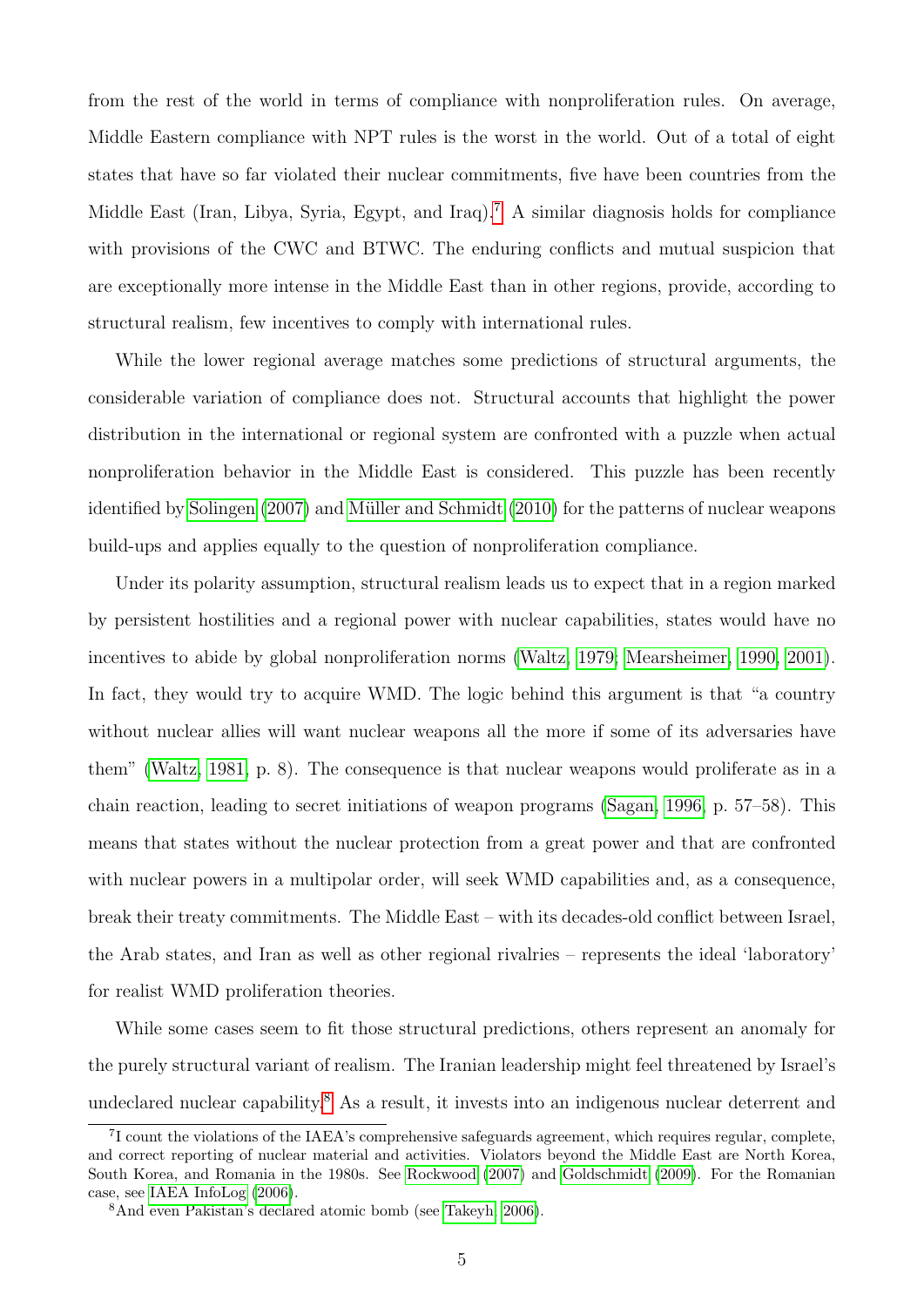ignores the international rules it subscribed to. Several questions, however, are left unanswered: why did Iran suspend its enrichment activities all of a sudden in 2003 and 2004, and chose a route of selective nuclear compliance: sticking to some nuclear rules, but ignoring UN Security Council resolutions demanding an unconditional suspension of nuclear activities? Why did Libya, hardly threatened by anyone in the early days of the Gaddafi regime<sup>[9](#page-5-0)</sup>, break its NPT and BTWC commitments by engaging in a full scale WMD program, which constituted the very cause for Libya being threatened and isolated? Why did the same regime, being on the path toward a nuclear deterrent and in the possession of chemical weapons, decide to shut down its nuclear facilities, ratify the CWC, and promise to comply henceforth with its treaty obligations, when the international and regional structure was multipolar and hence a danger to its survival [\(Mearsheimer, 1990\)](#page-21-4)?

These few, but crucial, cases demonstrate that the hypothesized consequences of a multipolar regional system on proliferation behavior, to which I add the conscious violation or respect of treaty rules, have a weak empirical backing. Structural variables, and especially polarity, lead us to expect a homogeneous outcome for most of the states in the Middle East: noncompliance with nonproliferation commitments. The regional security context provides few incentives to adhere to international security institutions.

Yet, the variation in compliance levels and therefore in the propensity to stick to nonproliferation goals varies too strongly to be attributed to a constant multipolar region. With its focus on systemic causes and its unitary state assumption, structural realism has difficulties in accounting for variations in (non) compliance across states within the same region and even more within the same state.

To do so, it would have to incorporate additional assumptions and unit-level explanations. While not neglecting realism, I choose not to run through a list of realist variables in order to assemble a fragmented explanation with the help of various auxiliary hypotheses and idiosyncratic causes. Rather, theoretical parsimony generates more insights.

I argue that we have to look at those factors that make treaty commitments credible in the first place and on this basis develop a coherent account for how these conditions affect nonproliferation compliance decisions. Put differently: Under what conditions can we believe that a state's intentions are indeed peaceful and that it will stick to its obligations? The answer

<span id="page-5-0"></span><sup>&</sup>lt;sup>9</sup>It even enjoyed the backing of the Soviet Union in the 70's and 80's (see [IISS, 2008,](#page-21-0) p. 98)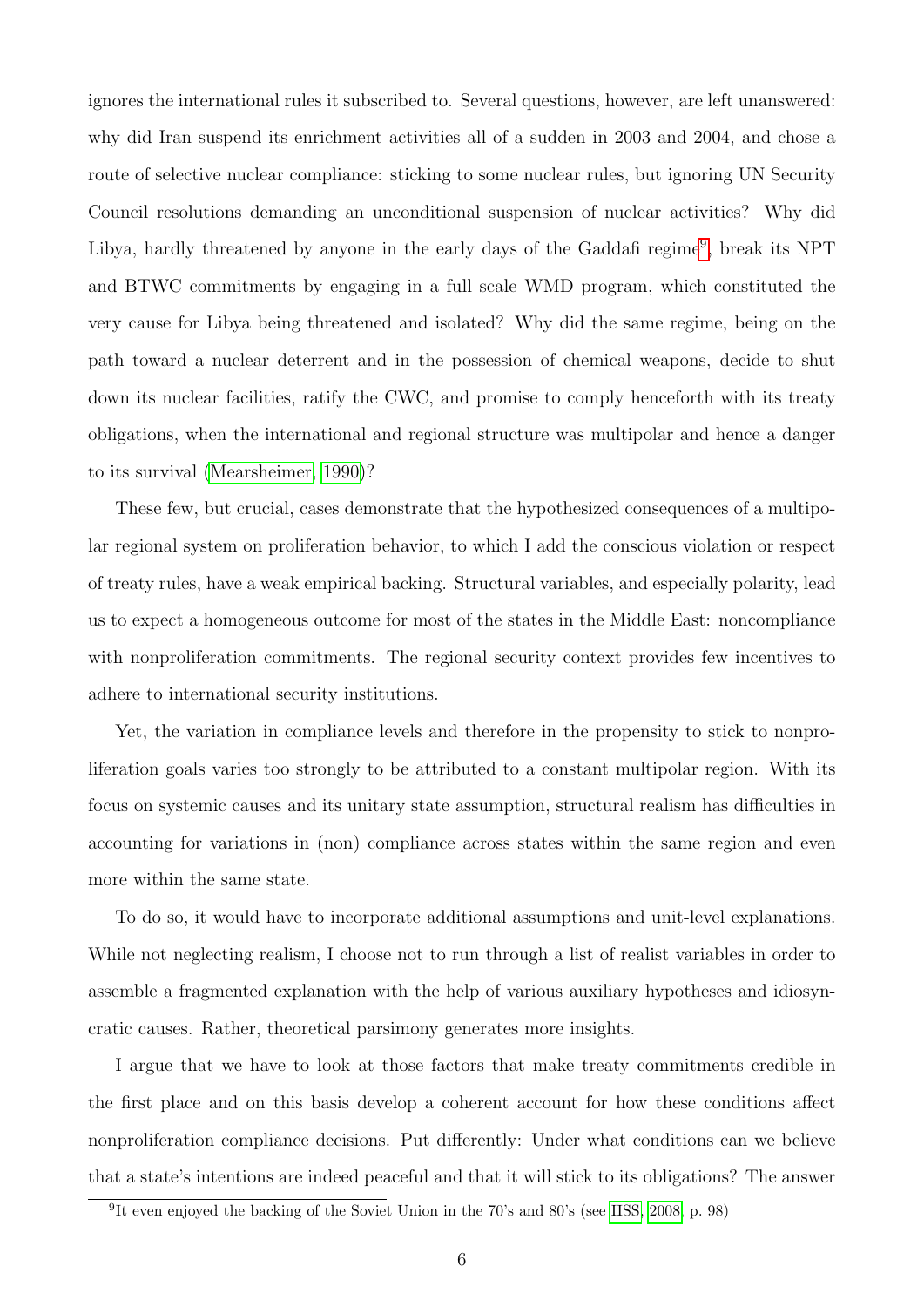I give is that this depends to a large extent on authoritarian states' domestic capacity to make credible international treaty commitments.

In that regard, international security institutions introduce 'tough' scope conditions for the analysis of states' rule adherence and the domestic conditions for it, because short-term incentives to break one's promises are strong and affect all states alike in international anarchy [\(Jervis, 1978,](#page-21-7) [1982;](#page-21-8) [Axelrod and Keohane, 1985\)](#page-19-2). Potential cheaters reap a strategic military benefit when they do not comply (i.e. building WMD), while others stick to their undertakings and disarm. This pervasive feature of interstate security cooperation is amplified by the intense mutual hostilities and suspicions in the Middle East.

Yet even under these adverse scope conditions for compliance, I argue and show that in authoritarian regimes domestic institutions – which provide for veto player competition and where trade interests are politically represented – affect nonproliferation compliance outcomes. I will substantiate my propositions with the use quantitative methods and original data on compliance with the NPT, CWC, and BTWC.

# Authoritarian Regimes and Credible Commitments

Why do some authoritarian regimes observe their international treaty undertakings, while others break them? Owing largely to the dominance of the realist paradigm in nonproliferation scholarship, regime type explanations had a hard time to establish themselves within the field. Driven by recent contributions in the nonproliferation literature [\(Solingen, 2007,](#page-23-2) [2010;](#page-23-6) [Hymans,](#page-20-4)  $2010$ ; Müller and Schmidt,  $2010$ ), I situate myself in this strand of nonproliferation research that takes domestic explanatory factors seriously and analyzes the consequences for proliferation behavior. I contribute to this literature by developing a theoretical model that relaxes the dichotomous conceptualization of regime type as either democratic or nondemocratic and that takes the considerable variation in the institutionalization of authoritarian regimes as the starting point for explaining their international behavior. By synthesizing insights from scholarship on authoritarian institutions, credible commitments theory, and domestic politics approaches in nonproliferation, my theoretical framework highlights the role and influence of domestic institutions and the political competition between rivaling factions with diverse preferences in authoritarian regimes as factors driving decisions of compliance with nonproliferation treaties.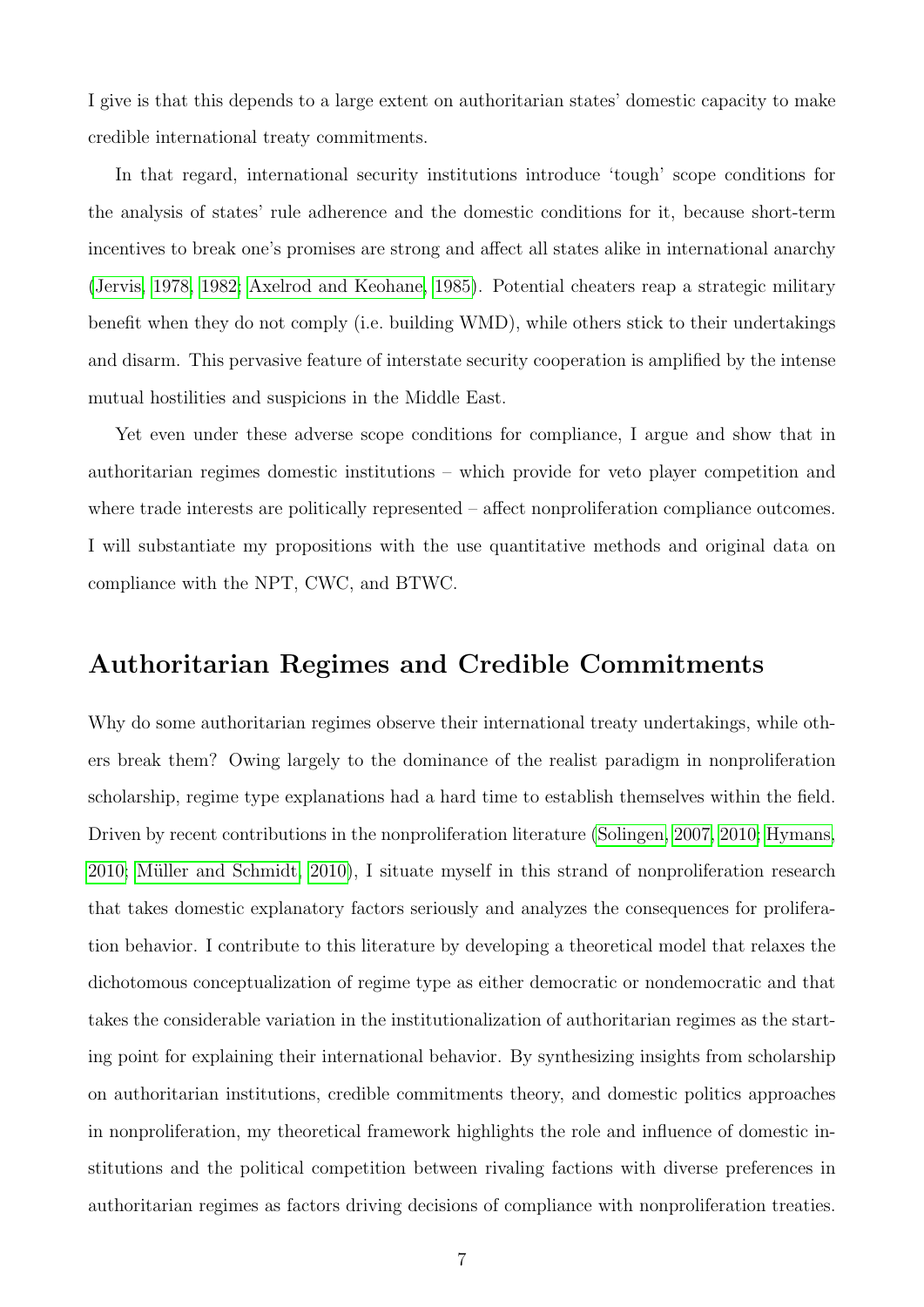The argument proceeds in two steps. First, I propose a general association that theorizes on the consequences of the institutional variation across autocracies of their capacity to commit credibly to international agreements. Second, I advance an explanation that spells out the mechanisms at work between domestic political institutions and nonproliferation compliance decisions. The framework explains when and why some regimes are more likely to break the international rules while others adhere to them.

I argue, first, that more domestic institutional constraints on authoritarian executives' power increase the probability of credible authoritarian commitments. If domestic institutions limit the discretionary power of executives, they reduce the capriciousness involved in authoritarian decision-making. This enhances the predictability of policies and leads to less uncertainty in international behavior. Sudden shifts in policy become less likely. The existence as well as the constraining effect of institutional arrangements in authoritarian regimes is conditional upon the fulfillment of their purpose – securing the survival of the regime and more specifically of the autocrats. Put differently, such institutions are not a permanent and stable feature of authoritarian rule.

Consequently, I hypothesize that their constraining effect depends on the persistence of the specific institutional arrangement in a polity. This is the first argument, which establishes that more *and* more durable institutional constraints in authoritarian regimes increase the capacity to keep one's international undertakings. This domestic regime type hypothesis establishes a general association between the specific kind of authoritarian regime and its up-front propensity to adhere to ratified international rules.

Yet, which functions do these institutional constraints have to fulfill in order to *effectively* limit dictators' authority and contribute thereby to compliance with international rules? In order to respond to this question I derive, as the second argument, an explanation for the conditions under which authoritarian institutions reduce or disable arbitrary decisions and increase the capacity for credible treaty commitments.

If political groups with diverse preferences are represented and can compete politically within authoritarian institutions, then this feature is a functional equivalent to formalized checks and balances. The participation of different political groups in decision-making prevents the concentration of political power in one hand and imposes limits on the discretionary au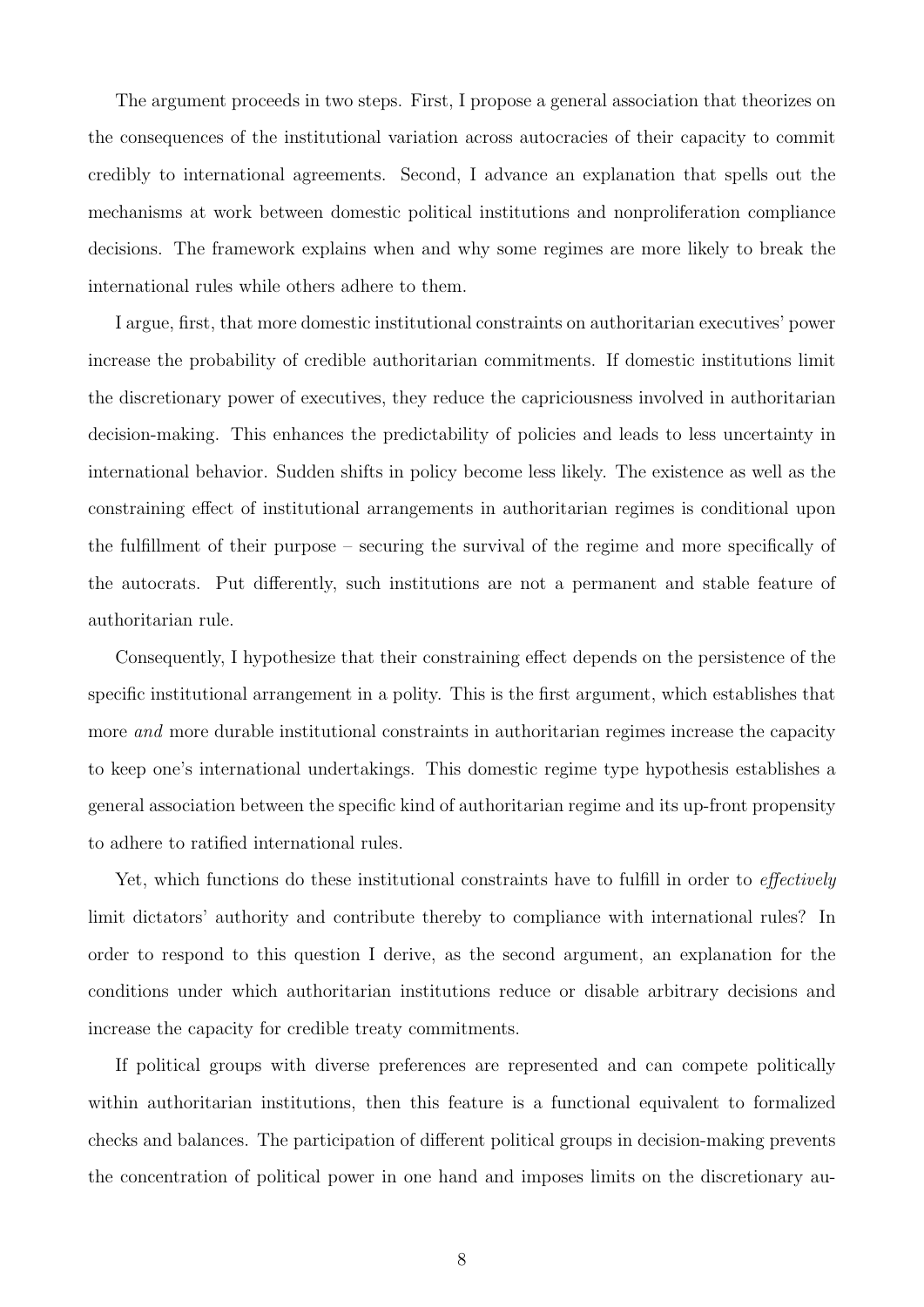thority of dictators. Rather than looking upon a specific institution, like authoritarian elections or legislatures, I focus on how institutions in authoritarian regimes divide political power by regulating the participation of diverse political groups in decision-making.

Crucially, the number of factional veto players as well as the distribution of preferences for international trade among them affect prospects of WMD nonproliferation compliance. In that regard, I hypothesize that both factors interact and are mutually dependent. That is, whether a high number of veto players will lead to nonproliferation compliance depends particularly on whether preferences for international cooperation, measured by an interest in global exports, become prevalent or not. If all veto players favor WMD they will most likely credibly commit to WMD. In turn, whether preferences for trade will have an impact on higher compliance with WMD nonproliferation rules depends on whether political actors within authoritarian regimes represent these interests and have the power to implement them.

I argue that when there is a higher number of veto players as well as a prevalence of preferences for economic exchanges, then compliance with nonproliferation rules is more likely. This second, domestic politics explanation, integrates insights from veto players theory [\(Tsebelis,](#page-23-7) [2002\)](#page-23-7) and recent domestic politics theories in nonproliferation [\(Solingen, 2007\)](#page-23-2). By doing so, I derive an explanation for when and which institutional constraints will lead to more or less nonproliferation rule compliance by explicitly modeling the effect of veto players and trade groups as interdependent.

### Rival Hypotheses: Relative Power and Threat

Although not figuring at this study's theoretical core, excluding realist arguments from an analysis of nonproliferation behavior is tantamount to omitted variable bias and will yield incomplete accounts of the phenomenon of Middle Eastern compliance. While it has been argued that structural reasons cannot explain the cross-country and temporal variations in compliance, because their central explanatory factors (regional multipolarity and nuclear threat) are constants, other propositions within the realist paradigm may carry some weight. Realism's domain of inquiry is nuclear proliferation, but the propositions it advances can be applied, as [\(Koblentz, 2009\)](#page-21-9) shows, also to the field of BW and CW proliferation.

Changes in a state's relative power as well as in the specific threats it faces provide all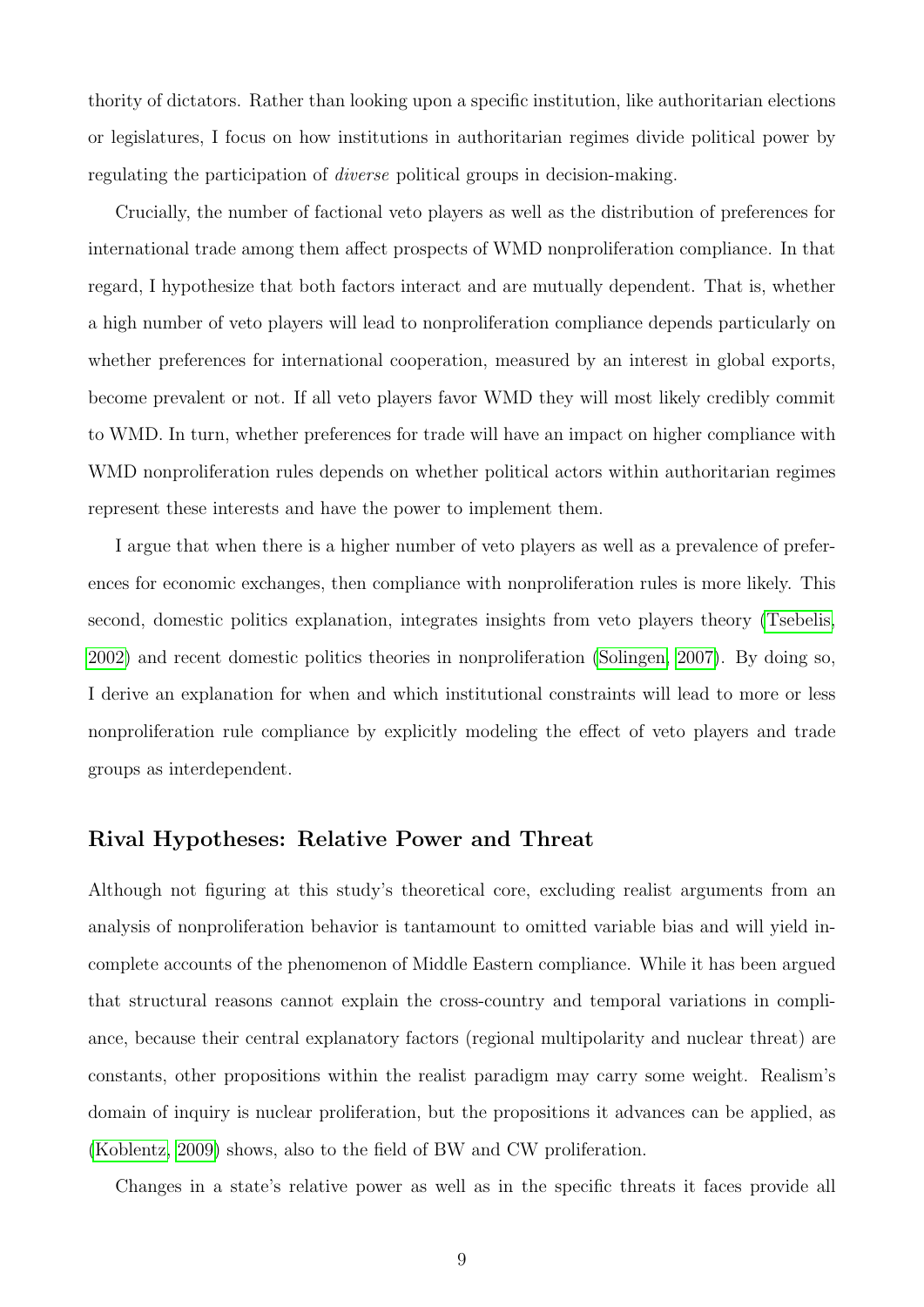reasonable incentives for states to break their nonproliferation commitments. Therefore, I discuss realist approaches whose explanatory factors vary and deduce hypotheses from these factors. Specifically, the proposition reads that states with more relative power will have fewer incentives to comply with nonproliferation rules, given the context condition in the Middle East. This is the relative power hypothesis. I then derive the hypothesis that the growth in relative power will lower prospects of compliance. That is, when a state consecutively gains power form one year to the next, two effects are possible: First, it can afford to engage technologically in proliferation relevant activities. Second, it will have fewer incentives to rely on other states for its security. The third realist hypothesis I derive is: the higher the level of threat a state is exposed to, the fewer incentives will it have for compliance. Finally, states locked in enduring rivalries with other states in the region are more likely to break their international commitments.

### The Governance of the Dual-Use Dilemma

The three WMD institutions differ in many institutional and substantive respects and warrant a separate analysis. The element of comparability, though, is that all three prevent the abuse of dual-use science for producing WMD.

The label WMD evolved historically and is by now a catch-all term for nuclear, biological, and chemical weapons. WMD share certain characteristics that conventional weapons lack. Sadly enough, they "kill more with less" [\(OTA, 1993,](#page-22-6) p. 46).<sup>[10](#page-9-0)</sup> While this 'feature' constitutes the main separating line between WMD and conventional weapons, it is controversial whether WMD are a unitary category (Müller, 1997). Is it justified to compare chemical and biological weapons, whose effects depend on the weather and against which shelter is possible, together with nuclear weapons? Ultimately, no weapon can match the destructive power of the atomic bomb and its derivatives (hydrogen bombs). And there is no protection – like gas masks or vaccines – against nuclear weapons other than nuclear weapons themselves [\(Koblentz, 2003;](#page-21-11) [Waltz, 1981\)](#page-23-4). These considerable differences in destructiveness create different incentives to acquire them. States can effectively provide for their security via nuclear deterrence; but hardly with chemical and biological weapons.<sup>[11](#page-9-1)</sup>

<span id="page-9-0"></span><sup>&</sup>lt;sup>10</sup>This means that a single WMD can kill a lot more people than any single conventional weapon.

<span id="page-9-1"></span><sup>&</sup>lt;sup>11</sup>For example, Saddam Hussein's chemical weapons did not deter coalition forces in 1991 to attack the country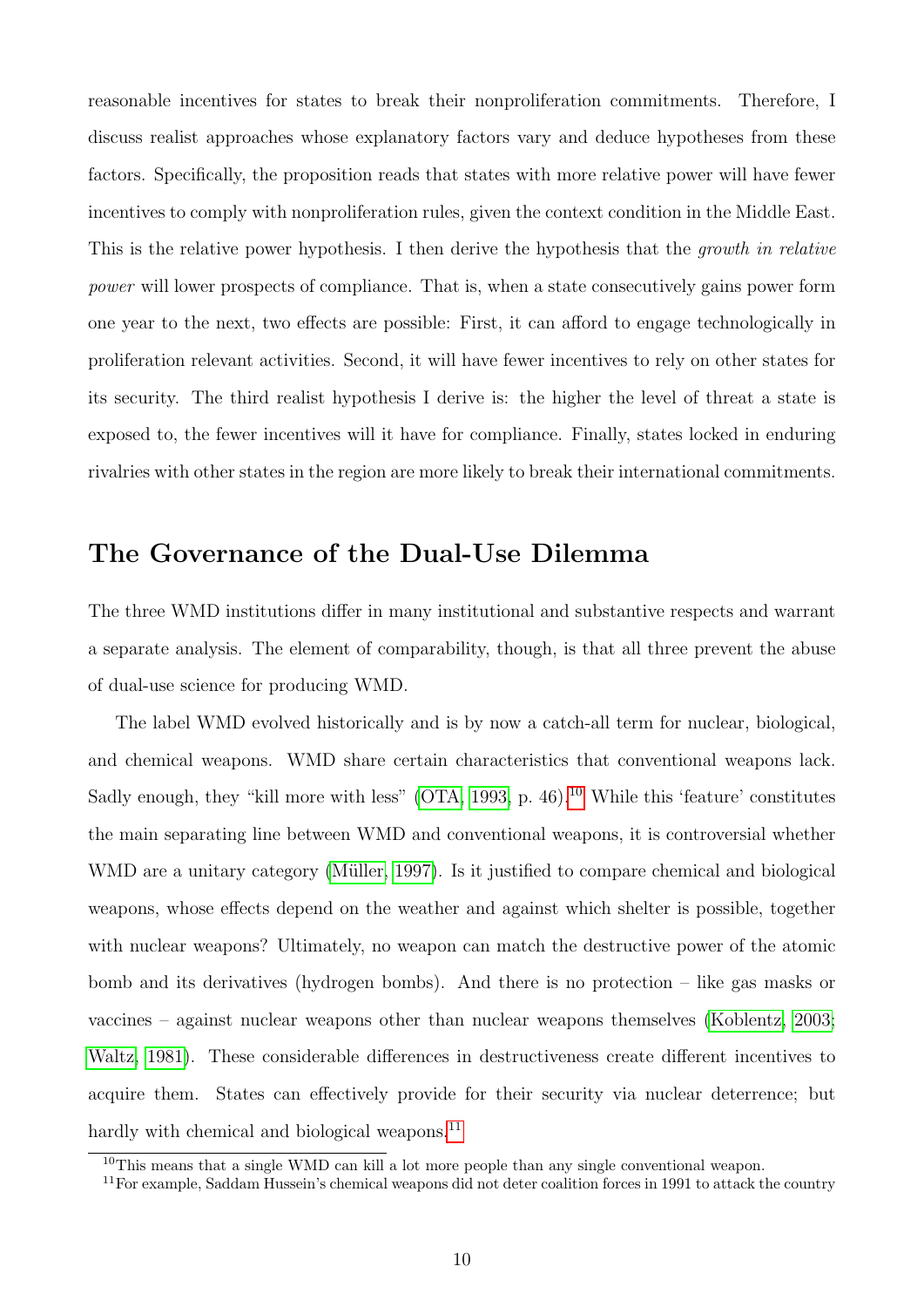The international WMD nonproliferation treaties differ as well from each other. In general, chemical and biological weapons have been treated as one issue area and the resulting two conventions, which evolved into two distinct treaties due to historical contingencies, abolish an entire class of weapons. That is, they require the unconditional disarmament of all chemical and biological weapons and add the obligation to abstain from any proliferation of those weapons.

By contrast, the NPT provides for asymmetrical obligations for two different sets of its state parties. States are divided into Nuclear Weapon States (NWS) and Non-Nuclear Weapon States (NNWS). The former are those state parties that conducted a nuclear weapons test before January 1, 1967. The latter are those states that had not conducted a nuclear explosive test until that date and that ratified the treaty thereafter. The NPT prohibits for the NNWS the production, development, acquisition, and spread of nuclear weapons. Compliance with this commitment is monitored by the IAEA. The  $NWS^{12}$  $NWS^{12}$  $NWS^{12}$ , in turn, are obliged to not spread nuclear weapons and assist other states in acquiring them. The NWS can retain their nuclear weapon stockpiles under the terms of the NPT but should contribute with the other state parties to global nuclear disarmament.

The different institutional design of the CWC and BTWC on the one side and the NPT on the other as well as the differing destructiveness of WMD and associated incentives, suggest that many treaty and weapon specific factors might affect compliance decisions. Due to the lack of appropriate quantitative measures to control these features, I decide to separate the analysis of compliance with CWC and BTWC provisions from an analysis of nuclear compliance.

What justifies, though, addressing compliance with these three treaties in one study? The element of comparability is given by what these institutions try to accomplish: solve the dualuse dilemma. The dilemma is that nuclear physics, biology, and chemistry can be used for the advancement of humankind but also for its massive destruction. Even before the atomic bomb was dropped, some physicists of the Manhattan Project called for the global regulation of nuclear energy to prevent its hostile use [\(Bohr, 1950\)](#page-19-3). Several years later, the NPT was the first multilateral instrument to set limits on the uncontrolled spread of nuclear technology that has

<sup>(</sup>see [Sagan, 2000\)](#page-22-7). As the civil war in Syria demonstrates, the possible use of CW is a reason to intervene into the conflict and not to abstain from it [\(Baker and Gordon, 2012\)](#page-19-4).

<span id="page-10-0"></span><sup>&</sup>lt;sup>12</sup>The official nuclear weapon states are the United States, Russia, China, the United Kingdom, and France - the permanent five members of the UN Security Council. All other possessors of nuclear weapons, India, Pakistan, Israel, and presumably North Korea, are non-NPT members and can only enter the treaty in the future as Non-Nuclear Weapon States. Should they wish to accede to the NPT, they would have to disarm their nuclear arsenals.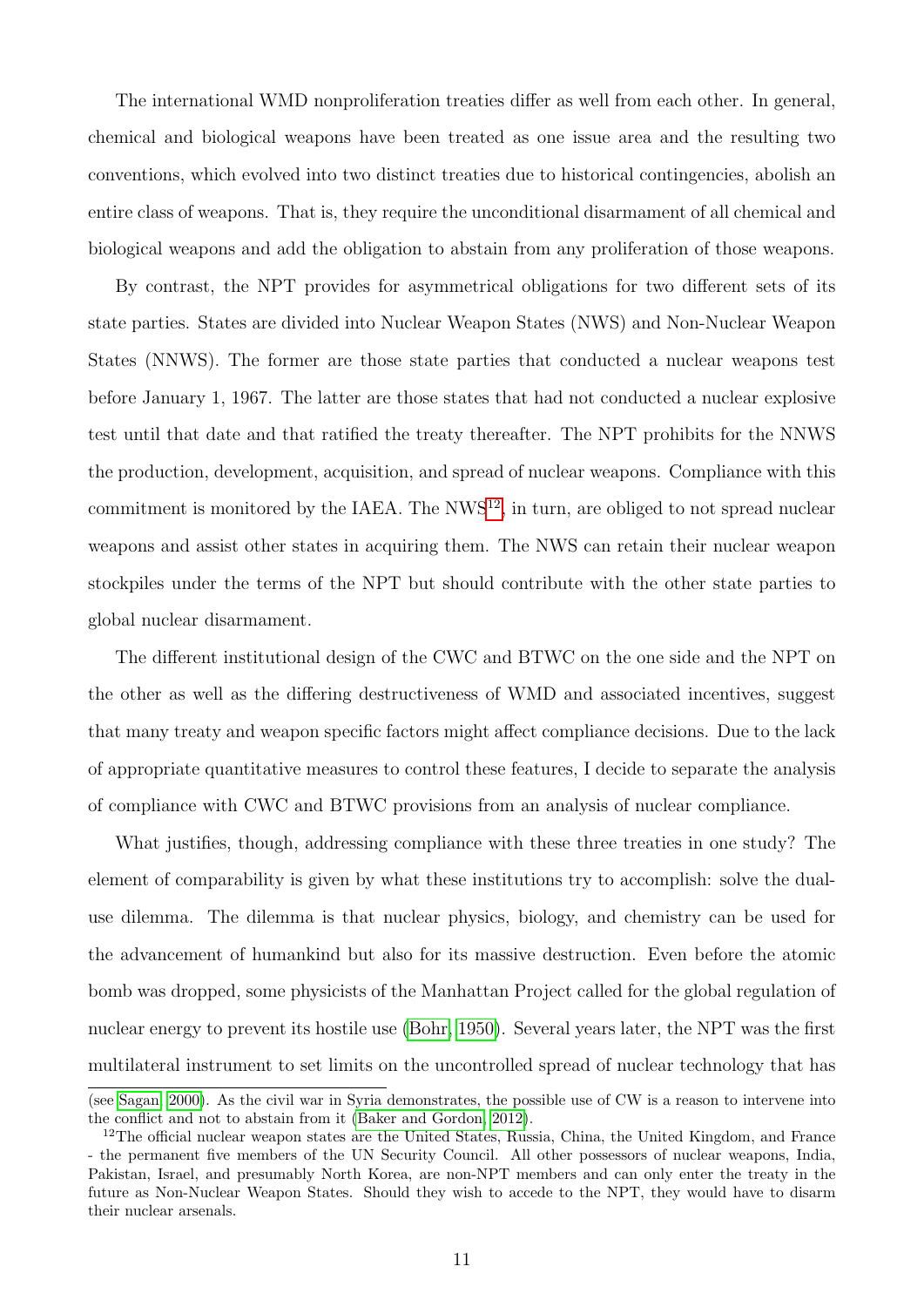both civilian and military applications. Similarly, calls for governing chemical and biological research activities, where the dual-use dilemma is even more acute, have led to the creation of the CWC and BTWC. The treaties try to strike a delicate balance: specifying and permitting the peaceful uses and preventing military or hostile abuses of technology and material. To achieve this goal, they specify a set of rules that require states to declare and continually report their activities, facilities, and material. This is the baseline for running a system of material accountancy and controlling stocks and flows of sensitive material. Furthermore, sensitive processes such as those technological steps that are especially conducive to military uses, are controlled and monitored by international inspections, among others. With these institutional regulations, these treaties attempt to halt the proliferation of WMD and to control the knowledge, technologies, and material conducive for their production. It is compliance with these rules that is the dependent variable in this study.

### Compliance with International Security Institutions

A state is ready to incur the costs of binding itself to international rules the moment that it chooses to ratify a treaty. However, for these rules to exert their regulating effect, states have to persistently stick to these agreements [\(Simmons, 2010\)](#page-23-8). This is all the more important in security institutions that govern dual-use activities and where the security of other states depends on other state parties' compliance. Therefore, in order to judge about the credibility of states' commitments, one has to analyze their on-going compliance behavior. Within security institutions, short-term incentives to break out from an agreement are accompanying every longterm cooperative endeavor. Hence, the question of noncompliance has to be asked repeatedly.

Rule compliance is commonly defined in the IR literature as consistency between state-level policies and international agreed-upon rules [\(Simmons, 1998;](#page-23-9) Börzel, 2000). To ascertain how well states observe their obligations requires also that a commitment extends into the foreseeable future and beyond. Therefore, my focus rests on on-going compliance with treaty obligations and not with the implementation of standing rules that require one single act. In fact, this conceptualization of compliance is a dynamic variant of the commitment-compliance gap, as it has been formulated in the international Human Rights [\(Dai, 2013;](#page-20-0) [Hafner-Burton](#page-20-1)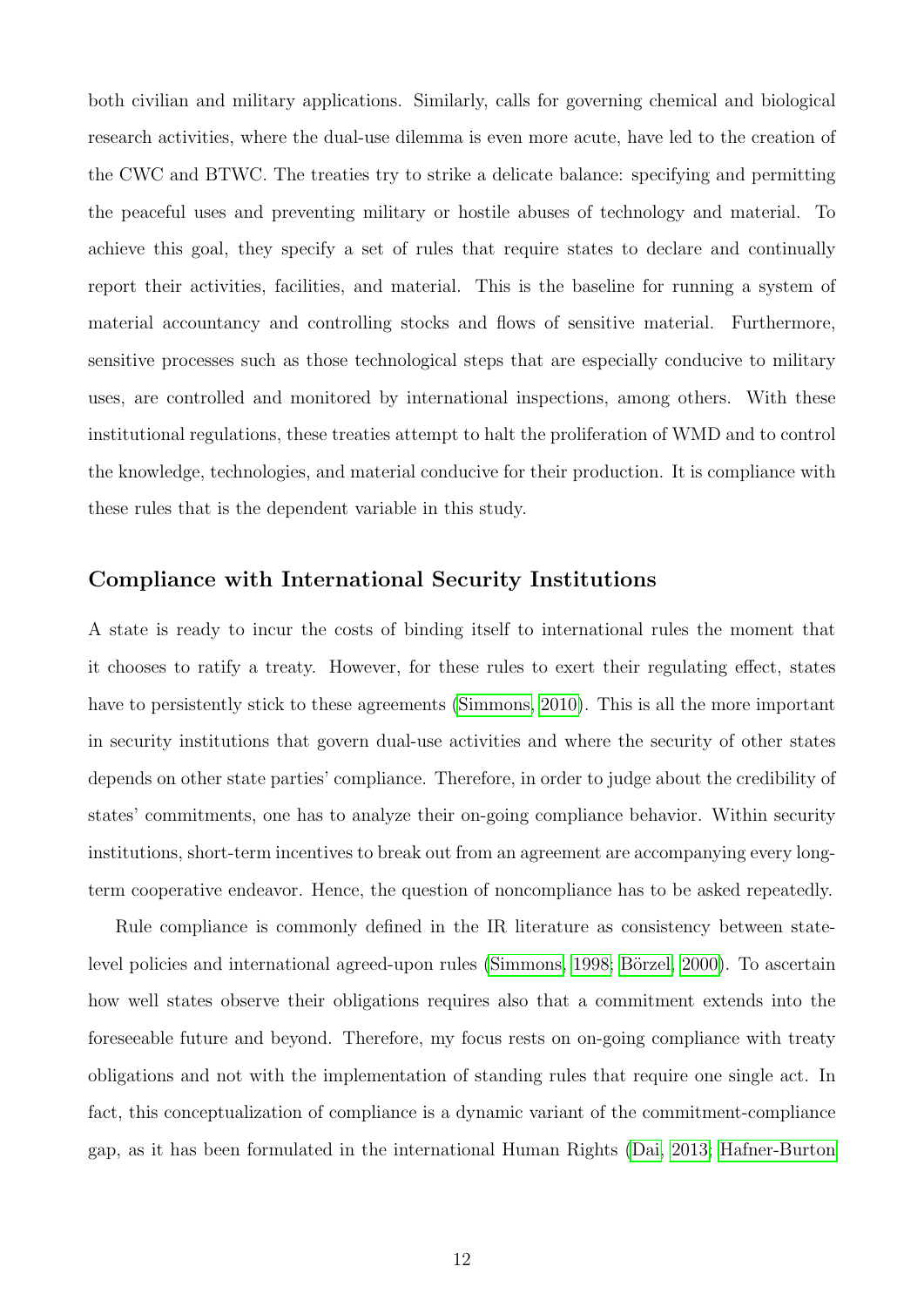[and Ron, 2009\)](#page-20-1) and, with yet another label, in the technical literature on monitoring [\(Avenhaus](#page-19-6) [and Kyriakopoulos, 2006\)](#page-19-6).

Fixed rule standards as they are formulated in the treaties serve as a benchmark against which to measure systematic deviations of state behavior. I add to this a temporal component by observing how states complied in each year with the set of standing treaty rules. This definition excludes various alternative conceptualizations of compliance that analyze the consistency of state behavior and broader international regime norms that are not spelled out formally in treaties. While such an approach might be viable, I choose to stick to clearly identifiable, transparent, and measurable standards of behavior. In addition, such a conceptualization allows me to reproduce the proposed measure of compliance.

I conceive of compliance as a continuous measure and not as a binary concept. That is, some states might commit more violations than others or observe their obligations better than others. While this complicates the construction of adequate data sets for the case of nonproliferation treaties, the advantages are twofold. First, a continuous measure is closer to the empirical reality and more accurate. How would one code Iran's selective nuclear compliance with a dichotomous or even an ordinal measure? The country complies with some rules and breaks others. In short, a binary or limited ordinal aggregation rule would reduce the empirical variation. And second, a continuous measure allows to conduct an "explicit comparison of observed variation in levels" of compliance [\(Simmons, 2002,](#page-23-10) p. 200).<sup>[13](#page-12-0)</sup> This increases the information we get about state behavior and allows us to draw more fine-grained conclusions as to the determinants of ruleadherence. Hence, a state party to an agreement can vary in its compliance both diachronically and synchronically.

In sum, I refer to compliance with rules that govern dual-use activities. Compliance is measured for the set of states that agreed to conform to the treaty rules of the NPT, the BTWC, and the CWC. These treaties provide a fixed benchmark against which I measure the consistency between state behavior and treaty requirements over time.

<span id="page-12-0"></span> $13$ For a similar point see [Botcheva and Martin](#page-20-5) [\(2001\)](#page-20-5).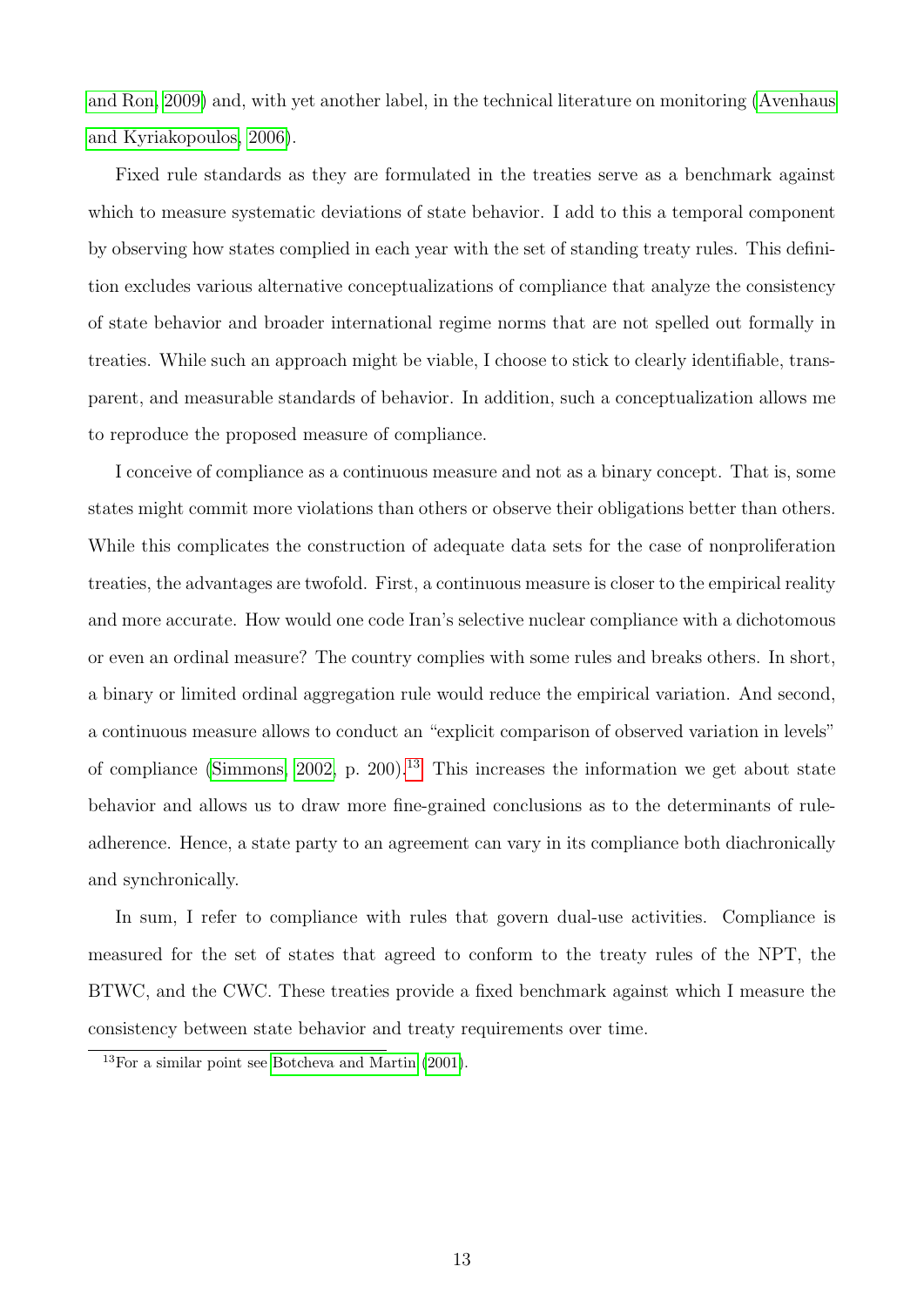### Measuring Compliance with WMD Nonproliferation Treaties

Research on (compliance with) WMD nonproliferation is confronted with a serious drawback: considerable data limitations [\(Williamson, 2003\)](#page-24-0). The proliferation field is characterized by a high degree of secrecy and confidentiality. This extends also to the handling of state party information by international treaty organizations (IOs). Although these IOs collect and assess data on state party compliance, in general they do not publish the results of the entire verification process. As a consequence, only a small portion of compliance information is publicly available and often this information is not presented coherently in one IO document.

Therefore, developing a coding and measurement procedure is not straightforward and requires technical knowledge and considerable patience to collect, streamline, and evaluate the adequacy of publicly available information for measuring compliance. However, it is worth engaging in this effort, since we gain a precise understanding of actual and observable state behavior and do not rely on secondary sources with varying informational quality to ascertain compliance (for an example of the latter approach see [Fuhrmann and Berejikian, 2012\)](#page-20-2).While not providing a full picture of states' compliance, the evidence necessary to devise my measures of compliance comes from one authoritative source: international organizations.

According to the outlined approach, I construct two data sets on rule compliance: one for compliance with rules from the CWC and BTWC and one for NPT rules. These represent new data that have not been conceptualized and measured in this way before. The measurement of compliance applies to all states that ratified the respective treaties and starts from the time that data on their compliance is available from IOs. I discuss, first, the CBW compliance data and, second, the NPT rule compliance evidence.

The available data from the CWC and BTWC allows me to measure whether states reported on dual-use related activities, material, and facilities. Both conventions specify a set of reports state parties have to submit each year and wherein they declare material stocks, R&D activities, planned chemical and biological production thresholds and the like. I calculate the percentage of reports submitted in any given year by a state party to the amount of annual reports required from that state by the conventions. This gives a proportionate continuous measure, weighted by the reporting requirements each state has to fulfill. This measure captures state parties'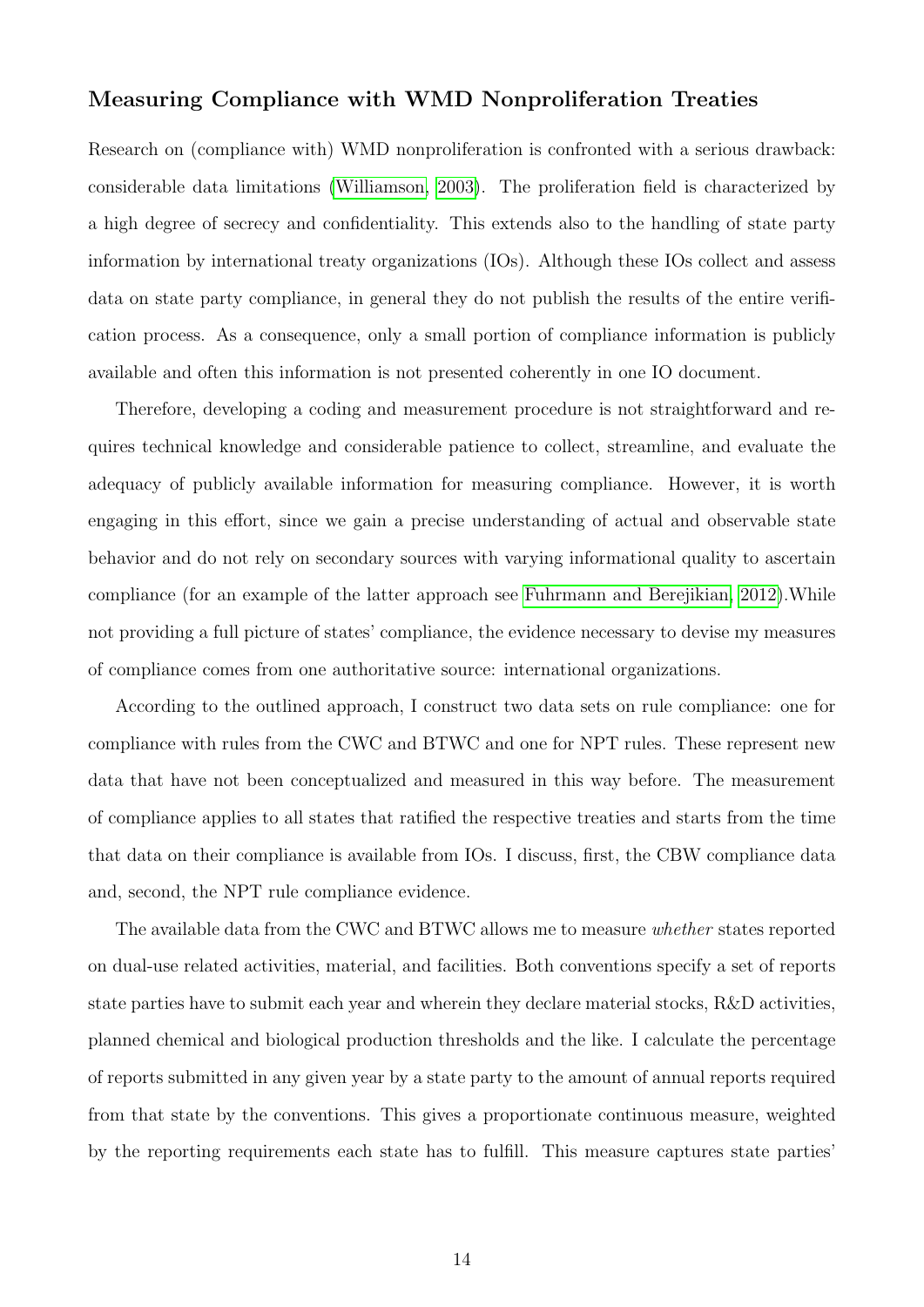willingness to share sensitive information with other state parties. Furthermore, it expresses the comprehensiveness of this willingness.

Yet, is this measure indicative of whether the state really complies with the terms of an agreement? Failing to submit reports does not mean necessarily that one is engaging secretly in prohibited activities. And even when states report comprehensively, there is still the possibility that they cheat on their commitments. However, two arguments suggest the use of such a measure for tracking the consistency between treaty rules and state behavior. First, evading systematically to report on one's technical and material capabilities is a form of defection in security institutions. Crucially, cooperative arrangements in this field reduce uncertainty about others' intentions and capacity to build weapons by exchanging information on the types of facilities and flows and stocks of materials between cooperating states. Failing to do so creates additional uncertainty and is a form of evading the informational costs imposed by international institutions, while reaping the benefits. Second, this measure is the closest approximation one can get for nonproliferation compliance with the CWC and BTWC, due to the low availability of data. In some cases the low reporting shares might be indicative of instances of actual noncompliance (see [Chayes, Handler-Chayes and Mitchell, 1998,](#page-20-6) p. 40). Libya, for example, performed weakly in submitting its CWC reports and indeed concealed, despite its disarmament decision, the existence of chemical weapons on its soil.<sup>[14](#page-14-0)</sup>

The measure of nuclear compliance counts how many violations a given state party committed in a year. In that regard, I count how many provisions of the so-called IAEA comprehensive safeguards agreement have been violated. The IAEA safeguards agreement is a compulsory sub-agreement of the NPT and specifies operational rules that prevent the diversion of nuclear facilities and material to prohibited military ends. As in the case of the CWC and BTWC, states are obliged to report their material, activities, and facilities. However, the agreement covers a broader range of rules, relating to procedures of international inspections and the installation of seals, cameras, and other surveillance devices. The publicly available data from the IAEA make it possible to measure state behavior across that range of rules which safeguard sensitive material and prevent its use for nuclear weapons production. In short, compliance with nuclear

<span id="page-14-0"></span><sup>14</sup>As the OPCW reports, inspectors found undeclared chemical weapons after the fall of the Gaddafi regime in 2011 [\(OPCW, 2013\)](#page-22-8).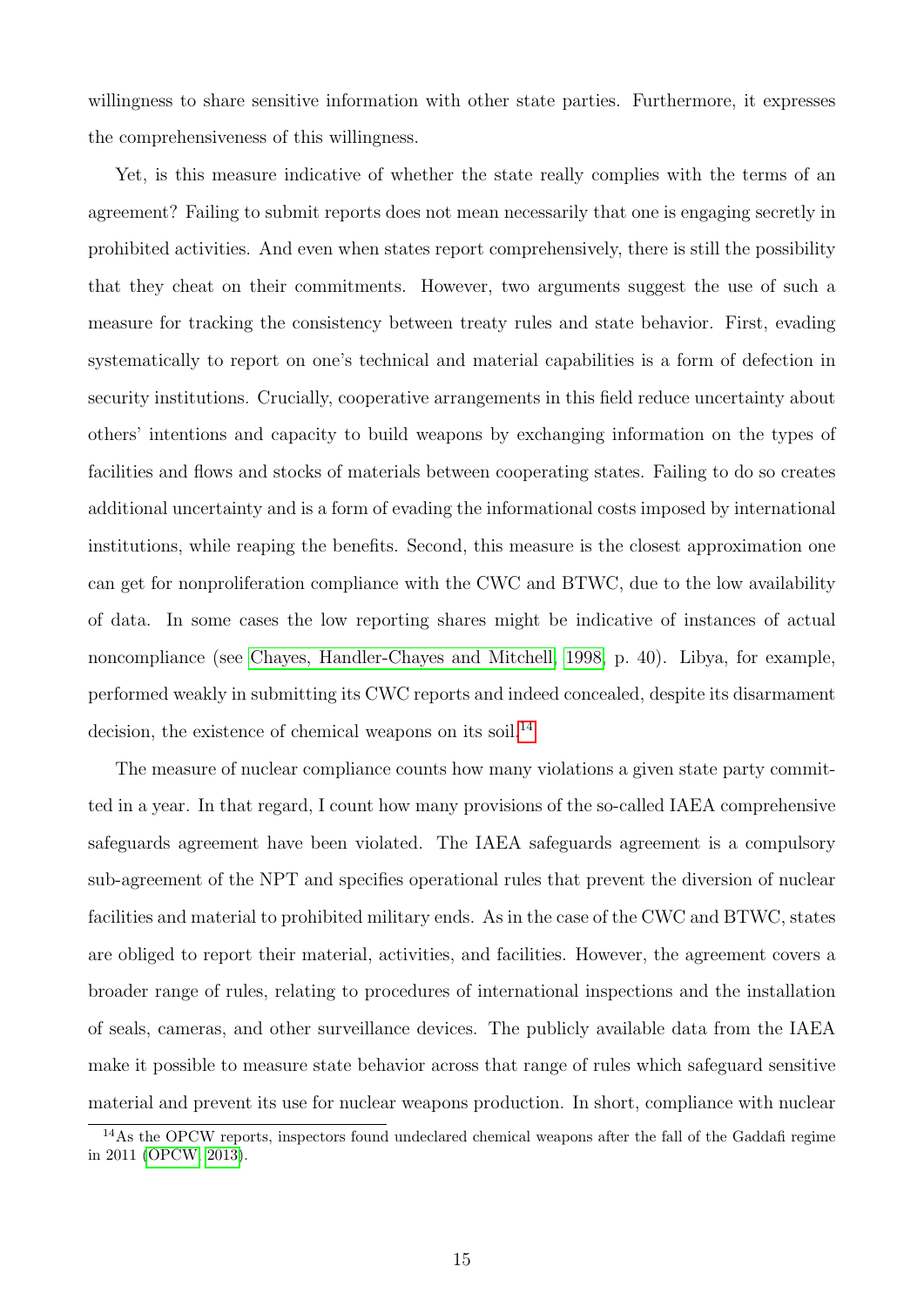rules is operationalized as the number of violations a state has committed. Obviously, when a state commits no violations, then it is in compliance with its safeguards agreement.

Both measures capture violations of treaty rules. They differ, though, systematically in the seriousness of rule breaches. Infractions with the CWC and BTWC reporting obligations are minor compared to violations of the safeguards agreement. Despite their differences, both operationalizations are derived from the same underlying concept: states' propensity to adhere to rules that govern dual-use activities and thereby the prevention of the proliferation of WMD and related technologies, material, and processes.

#### Research Design

Quantitative methods are most adequate to conduct an analysis with multiple layers of variation and several explanatory and dependent variables. And while regression analyses can uncover and assess the patterns that drive the Middle Eastern compliance conundrum, it is not possible to generalize the results beyond the region.

However, the region presents an outlier in terms of the variation in nonproliferation compliance. The average compliance level is low compared to other regions in the world and the intra-regional variation high, which remains unaccounted for by conventional realist explanations. The Middle East is a deviant sample, which allows us to "probe for new – but as yet unspecified – explanations" [\(Gerring, 2008,](#page-20-7) p. 656) and to generate new propositions that are applicable beyond the specific region (for a similar point see [Geddes, 2003\)](#page-20-8).

To do so, I test the same theoretical argument about authoritarian regimes in both an analysis of reporting compliance with the CWC and BTWC and in an analysis of substantial compliance with NPT rules. By varying the institutional context and the operationalization of nonproliferation compliance, I examine whether my theoretical account holds across institutions, states, and time or is driven by the respective institutional context. This serves to check the robustness of findings. The realist variables as conceptualized in this study are also applied to both analyses.

The joint BTWC and CWC sample comprises (the same) 17 states from the Middle East from 2004 to 2010. It starts from 2004, because no data from the CWC was available prior to that date. The unit of observation is the 'year-country-treaty' construct. In total, this yields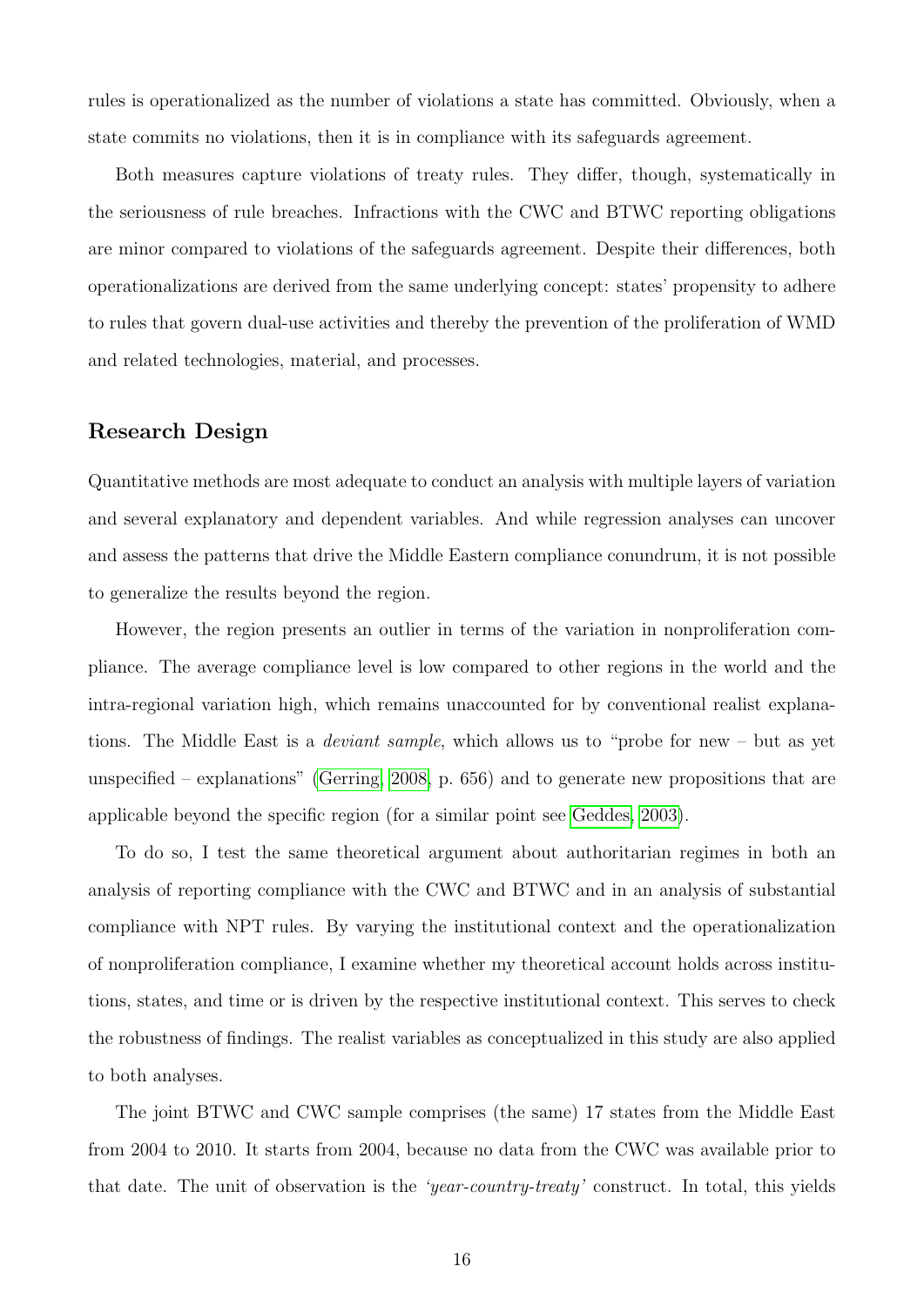224 observations. The dependent variable is a proportion and expresses the annual share of submitted reports per state to the number of requested reports per state. Some states comply at a rate of 100 percent, others not at all. On average Middle Eastern states comply at a rate of 42 percent with reporting rules across both conventions. The standard deviation is as high as the regional mean. Due to the distribution of the dependent variable I use a logistic-binomial regression model which is adequate for proportional outcome variables [\(Papke and Wooldridge,](#page-22-9) [1996;](#page-22-9) [Gelman and Hill, 2007;](#page-20-9) [Hox, 2010\)](#page-20-10).

The nuclear sample comprises 19 states from the Middle East from 2001 to 2010. It begins in 2001, since IAEA information were reliably obtainable from that date onwards. The number of violations is counted for all states in each year, except for Iraq due to the war.[15](#page-16-0) The nuclear compliance samples comprises 184 observations on the dependent variable *nuclear rule* violations. The regional mean is 1 and the standard deviation across time is 2.74.

To account for the distribution of the dependent variable, which is a count of violations, and for the fact that not all states can violate nuclear rules because they lack the facilities, I choose a zero-inflated negative binomial regression model [\(Zorn, 1996;](#page-24-1) [Long and Freese, 2006\)](#page-21-12). Briefly, it separates the sample in two groups; the first group is the *always zero group*, i.e. those states that can never violate the rules, because they have no nuclear activities. The second group comprises those states that can potentially violate nuclear safeguards due to their level of nuclear activity. The resulting estimates are then probability weighted across both groups. This is a more accurate estimation procedure for the purpose at hand. The use of different regression methods minimizes the probability that the results concerning the main theoretical argument about authoritarian regimes is driven by the choice of a specific method or model.

# Main Findings

I find that authoritarian regimes in the Middle East with high and durable institutional constraints are more likely to comply with WMD nonproliferation rules, all else being equal. At the core of this association stands the number of veto players and their preference distribution: more veto players and stronger preferences for trade increase considerably compliance

<span id="page-16-0"></span><sup>&</sup>lt;sup>15</sup>Iraq is integrated into the sample from 2007 onwards, the date when the IAEA could conduct its inspection work in that country.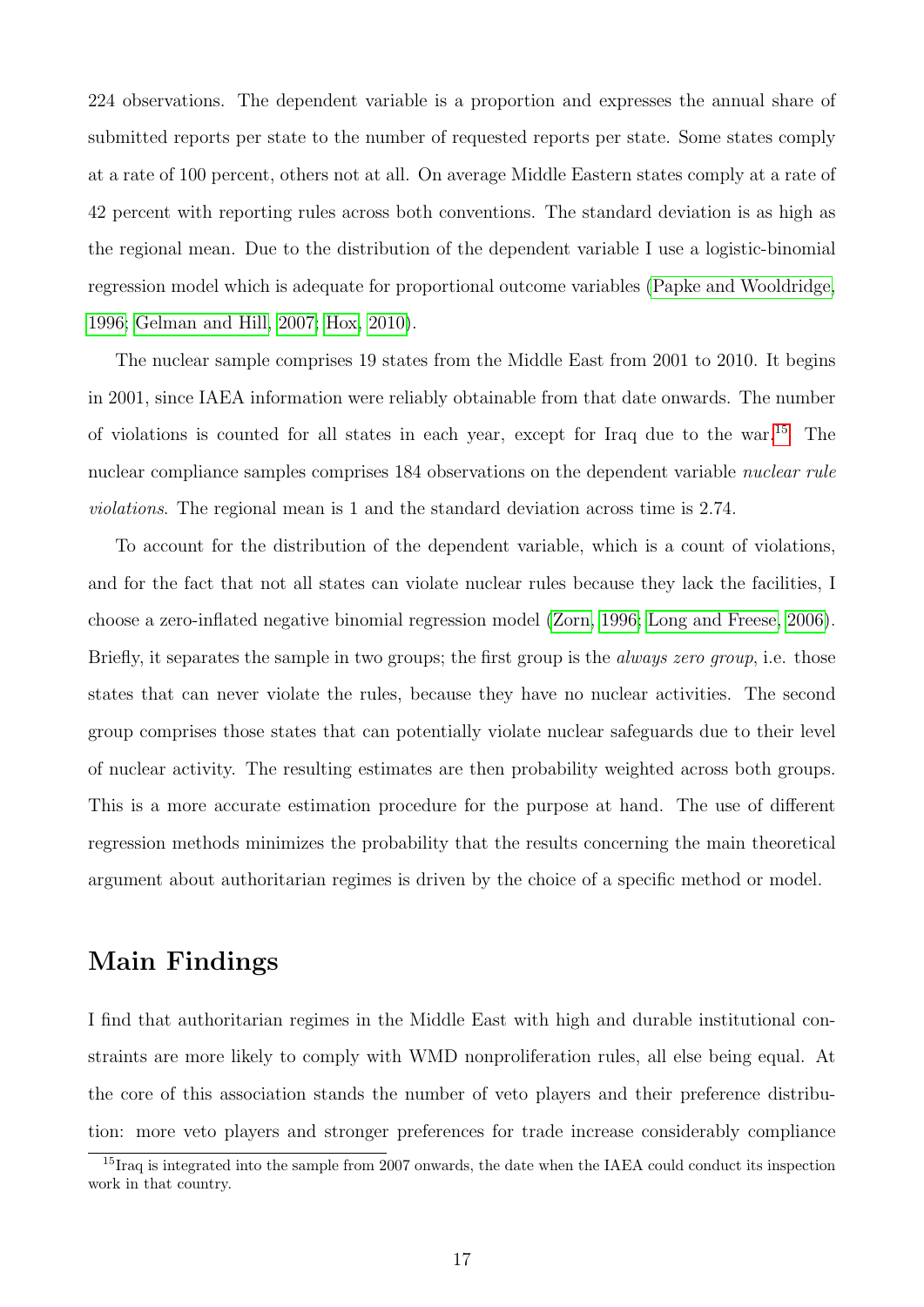with nonproliferation rules in the Middle East. These findings hold across a series of model specifications and across the three different treaties. In the nuclear case, the hypothesized relationships between authoritarian regime type and compliance, and the veto players mechanism, are stronger than in the CBW case.

Persistent institutional constraints More constrained authoritarian regimes in the Middle East will stick to their international nonproliferation undertakings when their institutional constraints endure over time. Weakly constrained authoritarian regimes in the Middle East will comply less the longer the same regime survives.

The statistical analyses showed also that regime consolidation has a different effect on compliance for different authoritarian regimes. Less autocratic states, i.e those in which institutional constraints exist, are more likely to comply. As institutional constraints become fewer in Middle Eastern autocracies, regime consolidation works in the direction of increasing the power of dictators and hence their freedom of action. This lowers the ability to make credible commitments and, indeed, these regimes comply less. For any given level of regime durability, more autocratic states will break more often their commitments. When two authoritarian regimes are of the same 'age', say they exist since forty years, then the one with checks and balances will stick to the rules it subscribed to, while an authoritarian regime with less constraints will tend to ignore its commitments. At very low levels of regime durability (zero to three years) and few institutional constraints, though, authoritarian states in the Middle East tend to comply with their undertakings. When an authoritarian regime has not consolidated, power is still fragmented and dictators have to make compromises in order to ensure their power basis. Elites still compete over how power, rents, and privileges are to be distributed [\(Svolik, 2012\)](#page-23-11). This moderates and constraints dictators' choices. In addition, when a new authoritarian regime is in the process of formation, it shields itself from domestic and foreign pressure. Avoiding international retribution in response to treaty violations is therefore an imaginable explanation for observing more compliance.

Factional veto players and trade preferences Authoritarian regimes with more factional veto players who represent trade preferences will comply more with both CBW and nuclear rules. When the size of trade groups is large, and they are not represented politically in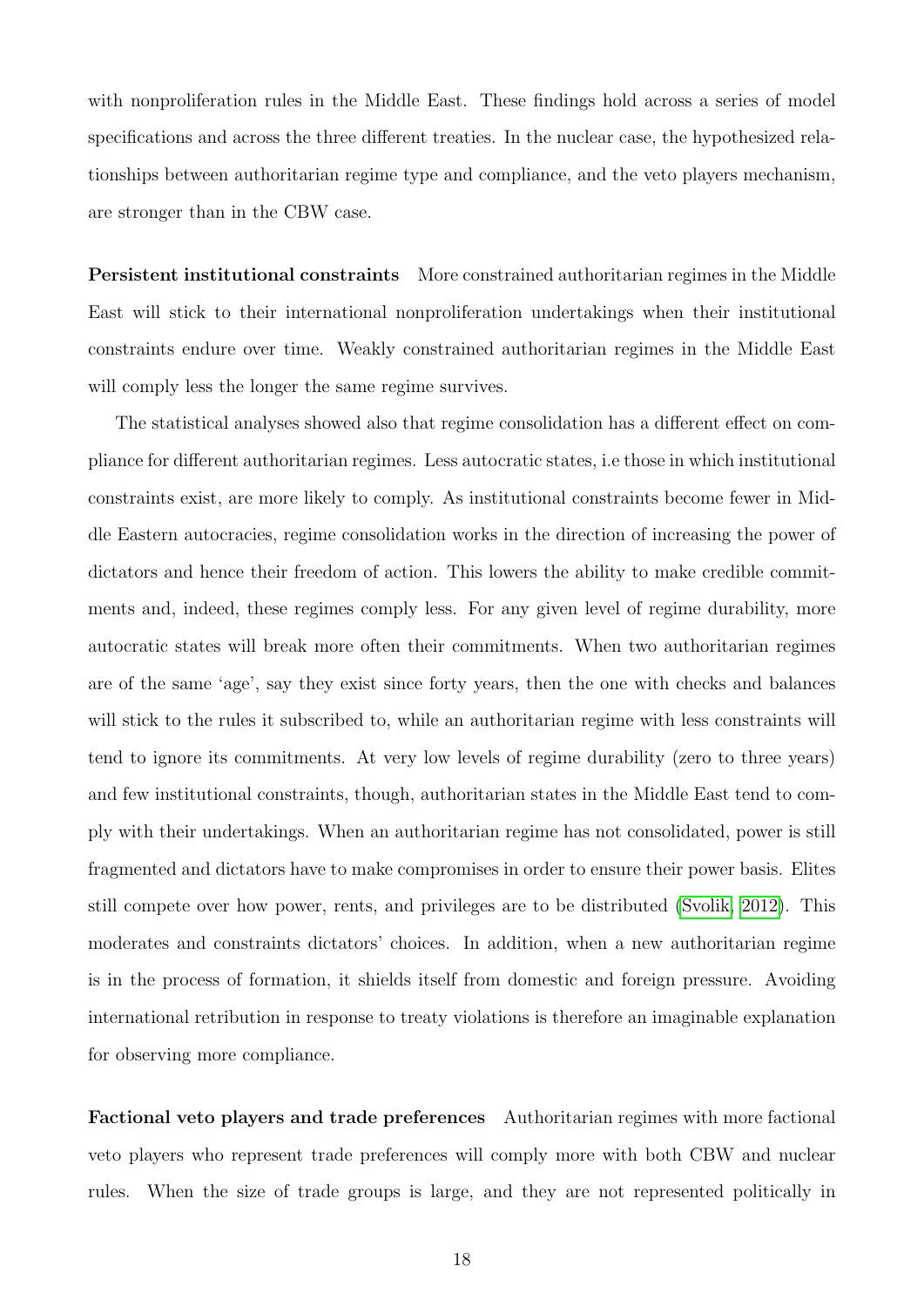institutions and cannot compete over policy decision making, the findings show that compliance will be low. Similarly, when the number of trade groups is low, then more factional veto players will not have a positive influence on compliance with nonproliferation rules.

Regarding the Middle East, we can say that states will comply more with international nonproliferation rules when executives are constrained by more competitive institutional modes of decision making, encompassing more political groups with an interest in their country's integration into the global economy – all else being equal. As my results suggest, groups with outward-oriented preferences make a difference regarding nonproliferation compliance when the political institutions within an authoritarian state enable more competitive modes of decision making. For a given distribution of trade preferences, more political competition will lead to higher compliance with both CBW and nuclear rules. Compliance is higher in the Middle East, when trade groups can block or avoid costly foreign policies by their increasing representation in authoritarian decision making institutions. Similarly, the findings show that veto players tend to have a negative effect on compliance when export-oriented preferences are marginal. Even if factional veto players exist in an authoritarian regime, they will not necessarily contribute to compliance unless they represent interests in global economic exchanges. Decision makers who favor economic autarky, or who shield their regimes from foreign influences, are more likely to break nonproliferation commitments. By contrast, the more preferences for international trade and global economic integration become prevalent among factional veto players, the likelier compliance gets with nonproliferation rules in the Middle East. In sum, factional veto players and higher shares of trade groups 'amplify' each other and contribute together to more rule compliance across Middle Eastern countries and over time.

Rival Hypotheses: Power and Threat The results regarding realist propositions are not consistent across the two statistical analyses. More powerful Middle Eastern states will not adhere to their nuclear safeguards obligations, which is congruent with the theoretical expectation. In the CBW case, though, this relationship reverses. More powerful states comply more with obligations from the CWC and BTWC. This finding is contrary to realist expectations. Concerning the enduring rivalry hypothesis, in some model specifications, this leads to less nuclear compliance. When we account, however, for the combined effect of political competition and trade, a regional rival has no systematic effect on a Middle Eastern country's compliance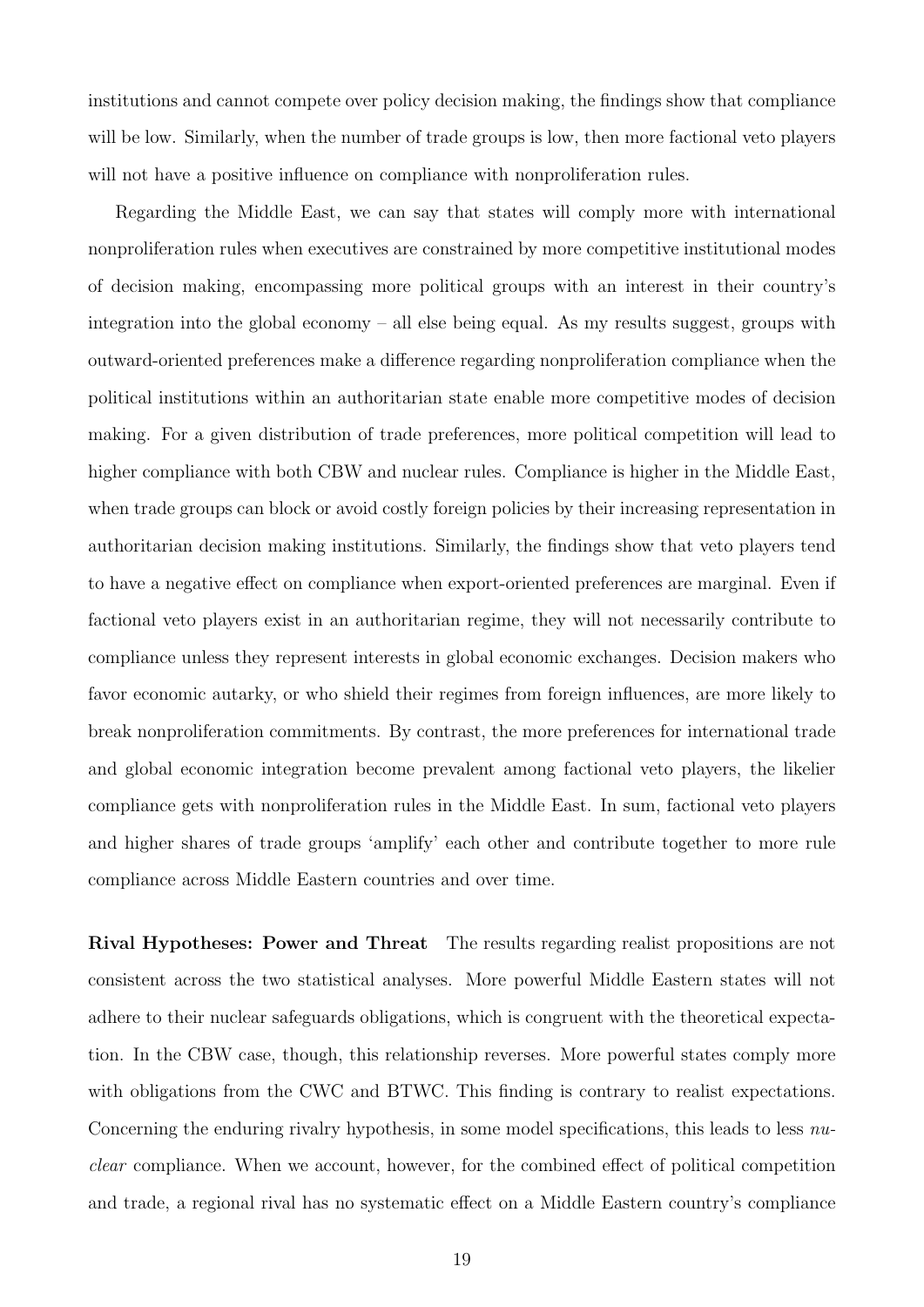decisions. In the CBW case, all other realist variables had no systematic impact upon Middle Eastern compliance.

Conventional structural theories would not expect that, under the severe security conditions of the Middle East, domestic institutions and preferences would matter much for compliance with international security treaties. As I argue and show, they do. At least for the Middle East, we can say that the regional compliance puzzle is driven, to a considerable extent, by authoritarian regimes' capacity to credibly stick to international rules, which, in turn, is a function of their institutional structure and the political game between different factions with conflicting interests. If the discretionary power of autocrats is circumscribed by domestic rival factions with a stake in stable international interactions, then one can be more confident that commitments are credible and that states would rather opt for 'Atoms for Peace'.

# References

- <span id="page-19-1"></span>Acton, James and Wyn Q. Bowen. 2008. "Atoms for Peace in the Middle East: The Technical and Regulatory Requirements." NPEC Working Paper Series 2008.
- <span id="page-19-6"></span>Avenhaus, Rudolf and Nicholas Kyriakopoulos. 2006. Conceptual Framework. In Verifying Treaty Compliance. Limiting Weapons of Mass Destruction and Monitoring Kyoto Protocol Provisions, ed. Rudolf Avenhaus, Nicholas Kyriakopoulos, Michel Richard and Gotthard Stein. Berlin: Springer pp. 13–40.
- <span id="page-19-2"></span>Axelrod, Robert and Robert O. Keohane. 1985. "Achieving Cooperation under Anarchy: Strategies and Institutions." World Politics 38(1):226–254.
- <span id="page-19-4"></span>Baker, Peter and Michael R. Gordon. 2012. "U.S. Warns Syria on Chemical Weapons." The New York Times December 3, 2012.
- <span id="page-19-0"></span>Bellin, Eva. 2004. "The Robustness of Authoritarianism in the Middle East: Exceptionalism in Comparative Perspective." Comparative Politics 36(2):139–157.
- <span id="page-19-3"></span>Bohr, Niels. 1950. "For an Open World." Bulletin of the Atomic Scientists 6(7):213–219.
- <span id="page-19-5"></span>Börzel, Tanja A. 2000. "Private Actors on the Rise? The Role of Non-State Actors in Compliance with International Institutions." MPI Collective Goods Reprints (14).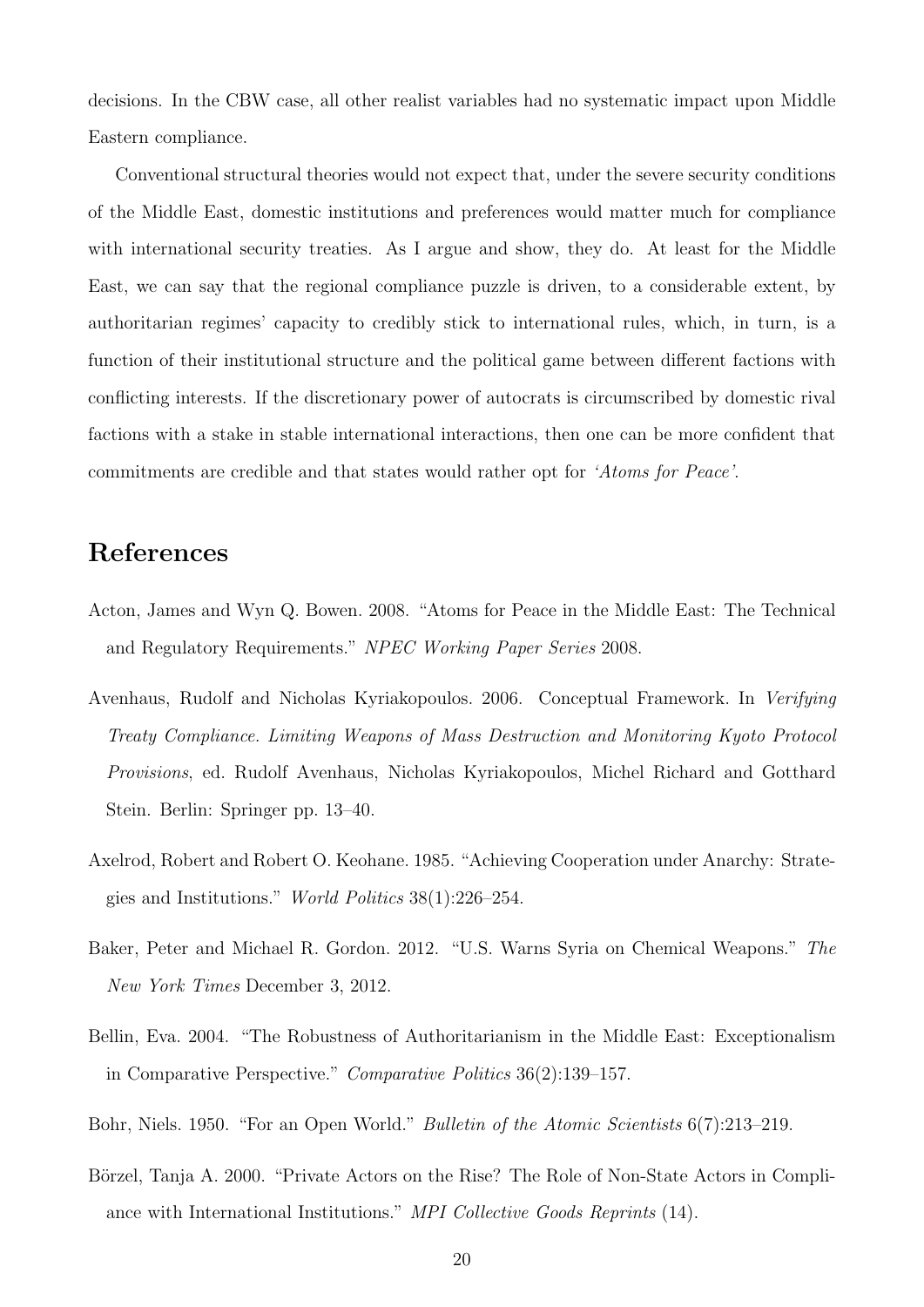- <span id="page-20-5"></span>Botcheva, Liliana and Lisa L. Martin. 2001. "Institutional Effects on State Behavior: Convergence and Divergence." International Studies Quarterly 45(1):1–26.
- <span id="page-20-6"></span>Chayes, Abram, Antonia Handler-Chayes and Ronald B. Mitchell. 1998. Managing Compliance: A Comparative Perspective. In Engaging Countries. Strengthening Compliance with International Environmental Accords, ed. Edith Brown Weiss and Harold K Jacobson. Cambridge, MA: The MIT Press pp. 39–62.
- <span id="page-20-0"></span>Dai, Xinyuan. 2013. The "compliance gap" and the efficacy of international human rights institutions. In The Persistent Power of Human Rights: From Commitment to Compliance, ed. Thomas Risse, Stephen C. Ropp and Kathryn Sikkink. Cambridge University Press pp. 85–102.
- <span id="page-20-2"></span>Fuhrmann, Matthew and Jeffrey Berejikian. 2012. "Disaggregating Noncompliance: Abstention versus Predation in the Nuclear Nonproliferation Treaty." Journal of Conflict Resolution 56(3):355–381.
- <span id="page-20-8"></span>Geddes, Barbara. 2003. Paradigms and Sand Castles. Theory Building and Research Design in Comparative Politics. Ann Arbor, MI: The University of Michigan Press.
- <span id="page-20-9"></span>Gelman, Andrew and Jennifer Hill. 2007. Data Analysis Using Regression and Multilevel/Hierarchical Models. Cambridge, UK: Cambridge University Press.
- <span id="page-20-7"></span>Gerring, John. 2008. Case Selection for Case-Study Analysis: Qualitative and Quantitative Techniques. In The Oxford Handbook of Political Methodology. Oxford: Oxford University Press pp. 645–684.
- <span id="page-20-3"></span>Goldschmidt, Pierre. 2009. "Exposing Nuclear Non Compliance." Survival 51(1):143–164.
- <span id="page-20-1"></span>Hafner-Burton, Emilie and James Ron. 2009. "Seeing Double: Human Rights Impact Through Qualitative and Quantitative Eyes." World Politics 61(2):360–401.
- <span id="page-20-10"></span>Hox, Joop J. 2010. Multilevel Analysis. Techniques and Applications. New York: Routledge.
- <span id="page-20-4"></span>Hymans, Jacques E.C. 2010. The Study of Nuclear Proliferation and Nonproliferation: Toward a New Consensus? In Forecasting Nuclear Proliferation in the 21st Century, ed. William C Potter and Gaukhar Mukhatzhanova. Stanford, CA: Stanford University Press pp. 13–37.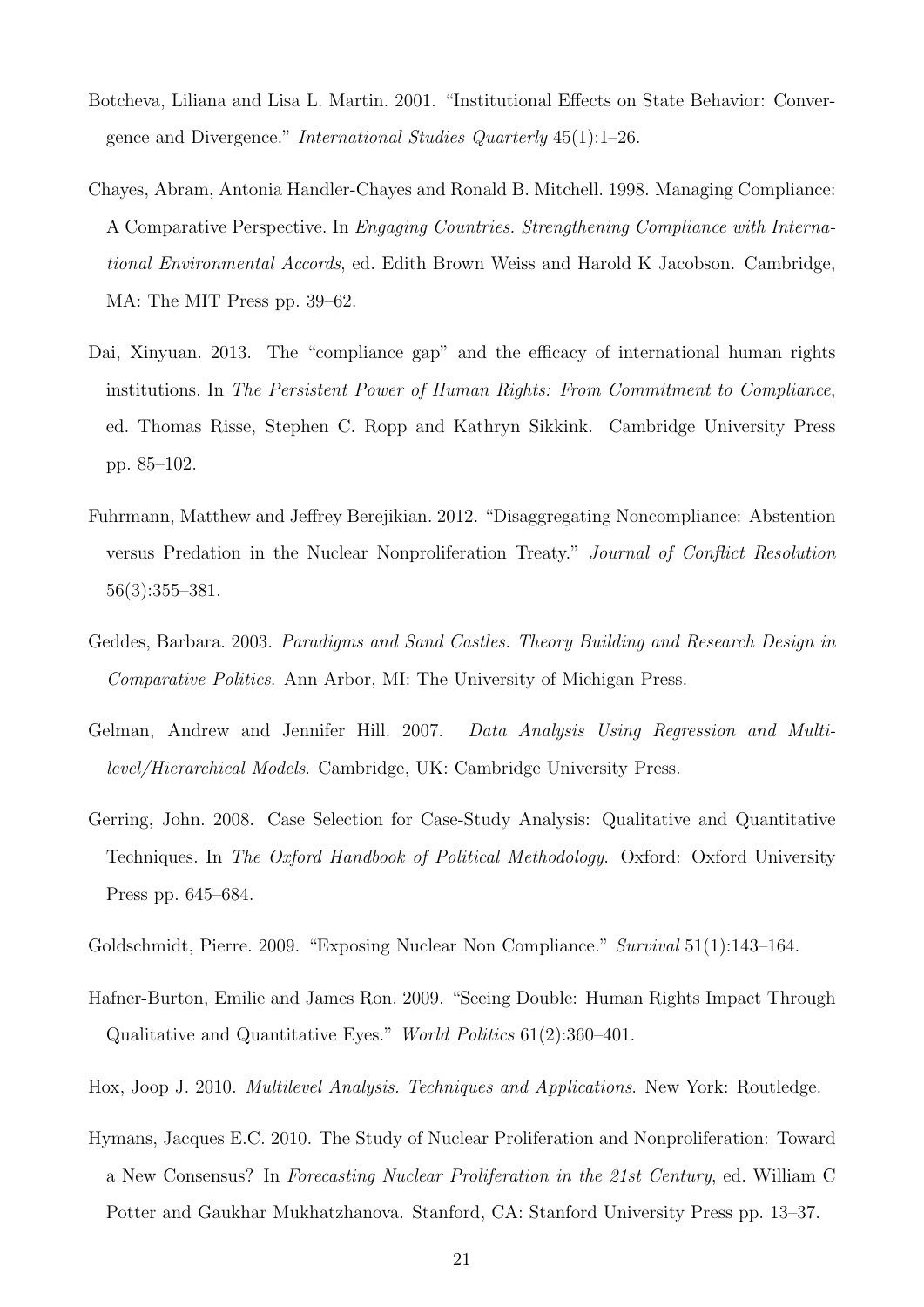- <span id="page-21-6"></span>IAEA InfoLog. 2006. "Beyond the latest issue of nuclear safeguards in Iran, how many times has the IAEA reported cases to the UN Security Council?" *IAEA Blog* 15 February.
- <span id="page-21-0"></span>IISS. 2008. Nuclear Programmes in the Middle East. In the shadow of Iran. London: The International Institute for Strategic Studies.
- <span id="page-21-7"></span>Jervis, Robert. 1978. "Cooperation Under the Security Dilemma." World Politics 30(2):167– 214.
- <span id="page-21-8"></span>Jervis, Robert. 1982. "Security Regimes." International Organization 36(2):357–378.
- <span id="page-21-11"></span>Koblentz, Gregory D. 2003. "Pathogens as Weapons. The International Security Implications of Biological Warfare." International Security 28(3):84–122.
- <span id="page-21-9"></span>Koblentz, Gregory D. 2009. Living Weapons: Biological Warfare and International Security. Ithaca, NY: Cornell University Press.
- <span id="page-21-1"></span>Lai, Brian and Dan Slater. 2006. "Institutions of the Offensive: Domestic Sources of Dispute Initiation in Authoritarian Regimes, 1950-1992." American Journal of Political Science 50(1):113–126.
- <span id="page-21-12"></span>Long, Scott J. and Jeremy Freese. 2006. Regression Models for Categorical Dependent Variables Using Stata. College Station, TX: Stata Press.
- <span id="page-21-4"></span>Mearsheimer, John J. 1990. "Back to the Future. Instability in Europe After the Cold War." International Security 15(1):5–56.
- <span id="page-21-5"></span>Mearsheimer, John J. 2001. Anarchy and the Struggle for Power. In The Tragedy of Great Power Politics. New York: Norton pp. 29–54.
- <span id="page-21-2"></span>Morrow, James D. 2007. "When Do States Follow the Laws of War?" American Political Science Review 101(3):559–572.
- <span id="page-21-10"></span>Müller, Harald. 1997. "Neither Hype Nor Complacency: WMD Proliferation After the Cold War." Nonproliferation Review Winter:62–71.
- <span id="page-21-3"></span>Müller, Harald and Andreas Schmidt. 2010. The Little Known Story of Deproliferation: Why States Give Up Nuclear Weapons Activities. In Forecasting Nuclear Proliferation in the 21st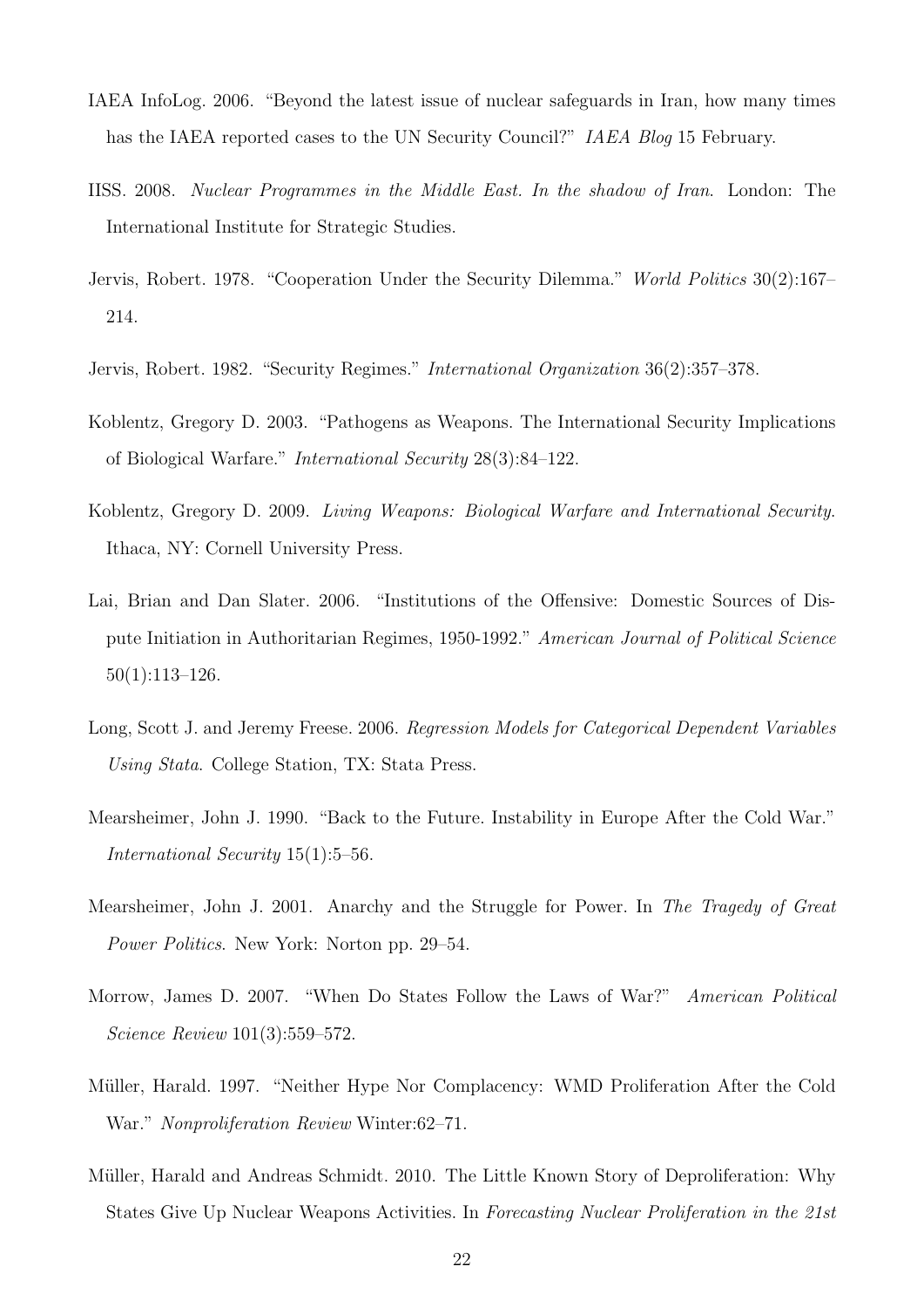Century, ed. William C. Potter and Gaukhar Mukhatzhanova. Stanford, CA: Stanford University Press pp. 124–158.

- <span id="page-22-8"></span>OPCW. 2013. "Libya: Fact and Figures." Organization for the Prohibition of Chemical Weapons .
- <span id="page-22-6"></span>OTA. 1993. Proliferation of Weapons of Mass Destruction: Assessing the Risks. Vol. OTA-ISC-559 Washington DC: US Congress Office of Technology Assessment.
- <span id="page-22-9"></span>Papke, Leslie E. and Jeffrey M. Wooldridge. 1996. "Econometric Method for Fractional Response Variables With an Application to  $401(K)$  Plan Participation Rates." *Journal of Ap*plied Econometrics 11(6):619–632.
- <span id="page-22-1"></span>Posusney, Marsha Pripstein. 2004. "Enduring Authoritarianism: Middle East Lessons for Comparative Theory." Comparative Politics 36(2):127–138.
- <span id="page-22-5"></span>Rockwood, Laura. 2007. The Treaty on the Non Proliferation of Nuclear Weapons (NPT) and IAEA Safeguards Agreement. In Making Treaties Work. Human Rights, Environment, and Arms Control, ed. Geir Ulfstein, Thilo Marauhn and Andreas Zimmermann. Cambridge, UK: Cambridge University Press pp. 301–323.
- <span id="page-22-0"></span>Sadjadpour, Karim. 2006. "How Relevant is the Iranian Street?" The Washington Quarterly 30(1):151–162.
- <span id="page-22-4"></span>Sagan, Scott D. 1996. "Why Do States Build Nuclear Weapons? Three Models in Search of a Bomb." International Security 21(3):54–86.
- <span id="page-22-7"></span>Sagan, Scott D. 2000. "The Commitment Trap: Why the United States Should Not Use Nuclear Threats to Deter Biological and Chemical Weapons Attacks." International Security  $24(4):85-115.$
- <span id="page-22-2"></span>Sagan, Scott D. 2010. Nuclear Latency and Nuclear Proliferation. In The Little Known Story of Deproliferation: Why States Give Up Nuclear Weapons Activities, ed. William C. Potter and Gaukhar Mukhatzhanova. Stanford, CA: Stanford University Press pp. 80–101.
- <span id="page-22-3"></span>Sagan, Scott D., Kenneth N. Waltz and Richard K. Betts. 2007. "A Nuclear Iran: Promoting Stability or Courting Disaster?" Journal of International Affairs 60(2):135–150.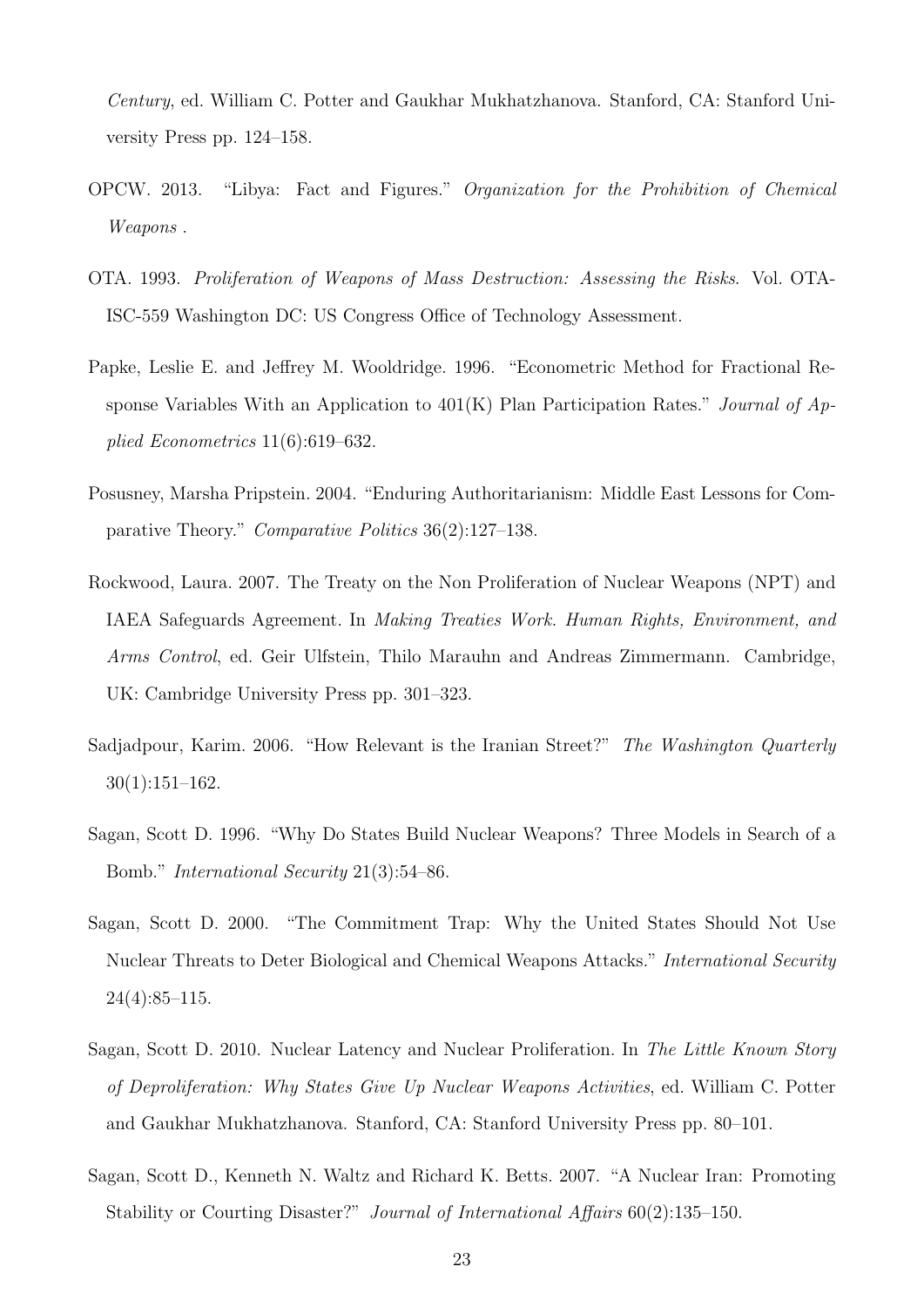- <span id="page-23-1"></span>Schulz, Otto, Richard Forrest, Thomas Rings and Joachim von Hoyningen-Huene. 2012. Chemical Industry Vision 2030: A European Perspective. A. T. Kearney.
- <span id="page-23-9"></span>Simmons, Beth A. 1998. "Compliance with International Agreements." Annual Review of Political Science 1:75–93.
- <span id="page-23-10"></span>Simmons, Beth A. 2002. "Capacity, Commitment, and Compliance: International Institutions and Territorial Disputes." The Journal of Conflict Resolution 46(6):829–856.
- <span id="page-23-8"></span>Simmons, Beth A. 2010. "Treaty Compliance and Violation." Annual Review of Political Science 13:273–296.
- <span id="page-23-2"></span>Solingen, Etel. 2007. Nuclear Logics. Contrasting Paths in East Asia and the Middle East. Princeton, NJ: Princeton University Press.
- <span id="page-23-6"></span>Solingen, Etel. 2010. Domestic Models of Political Survival: Why Some Do and Others Don't (Proliferate). In Forecasting Nuclear Proliferation in the 21st Century. The Role of Theory, ed. William C. Potter and Gaukhar Mukhatzhanova. Stanford, CA: Stanford University Press pp. 38–57.
- <span id="page-23-11"></span>Svolik, Milan. 2012. The Politics of Authoritarian Rule. Cambridge, UK: Cambridge University Press.
- <span id="page-23-5"></span>Takeyh, Ray. 2006. Hidden Iran. Paradox and Power in the Islamic Republic. New York, NY: Times Books.
- <span id="page-23-7"></span>Tsebelis, George. 2002. Veto Players. How Political Institutions Work. Princeton, NJ: Princeton University Press.
- <span id="page-23-3"></span>Waltz, Kenneth N. 1979. Theory of International Politics. Boston, MA: McGraw-Hill.
- <span id="page-23-4"></span>Waltz, Kenneth N. 1981. "The Spread of Nuclear Weapons: More May Be Better." Adelphi Papers (No. 171).
- <span id="page-23-0"></span>Weeks, Jessica L. 2012. "Strongmen and Straw Men: Authoritarian Regimes and the Initiation of International Conflict." American Political Science Review 106(02):326–347.